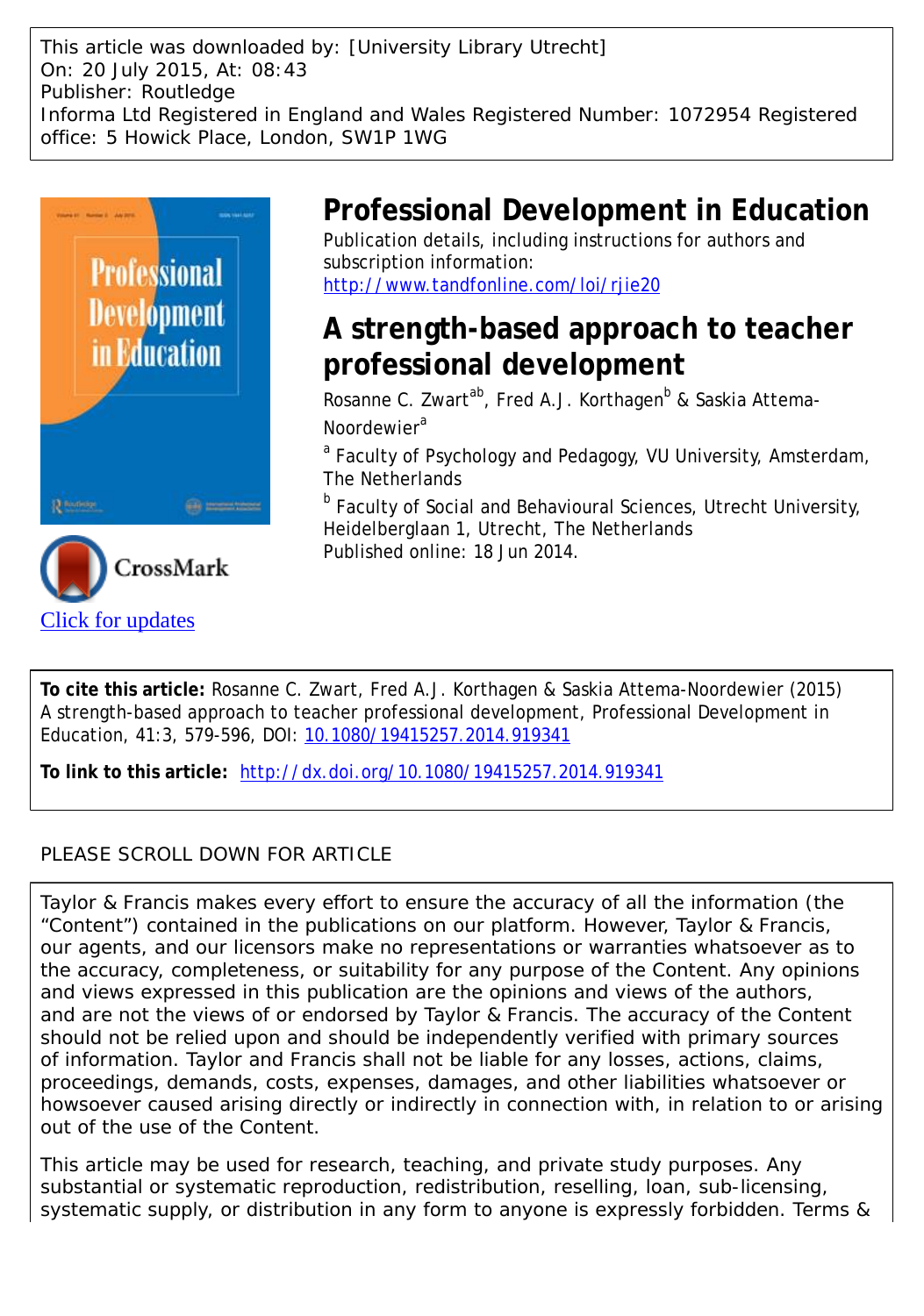Conditions of access and use can be found at [http://www.tandfonline.com/page/terms](http://www.tandfonline.com/page/terms-and-conditions)[and-conditions](http://www.tandfonline.com/page/terms-and-conditions)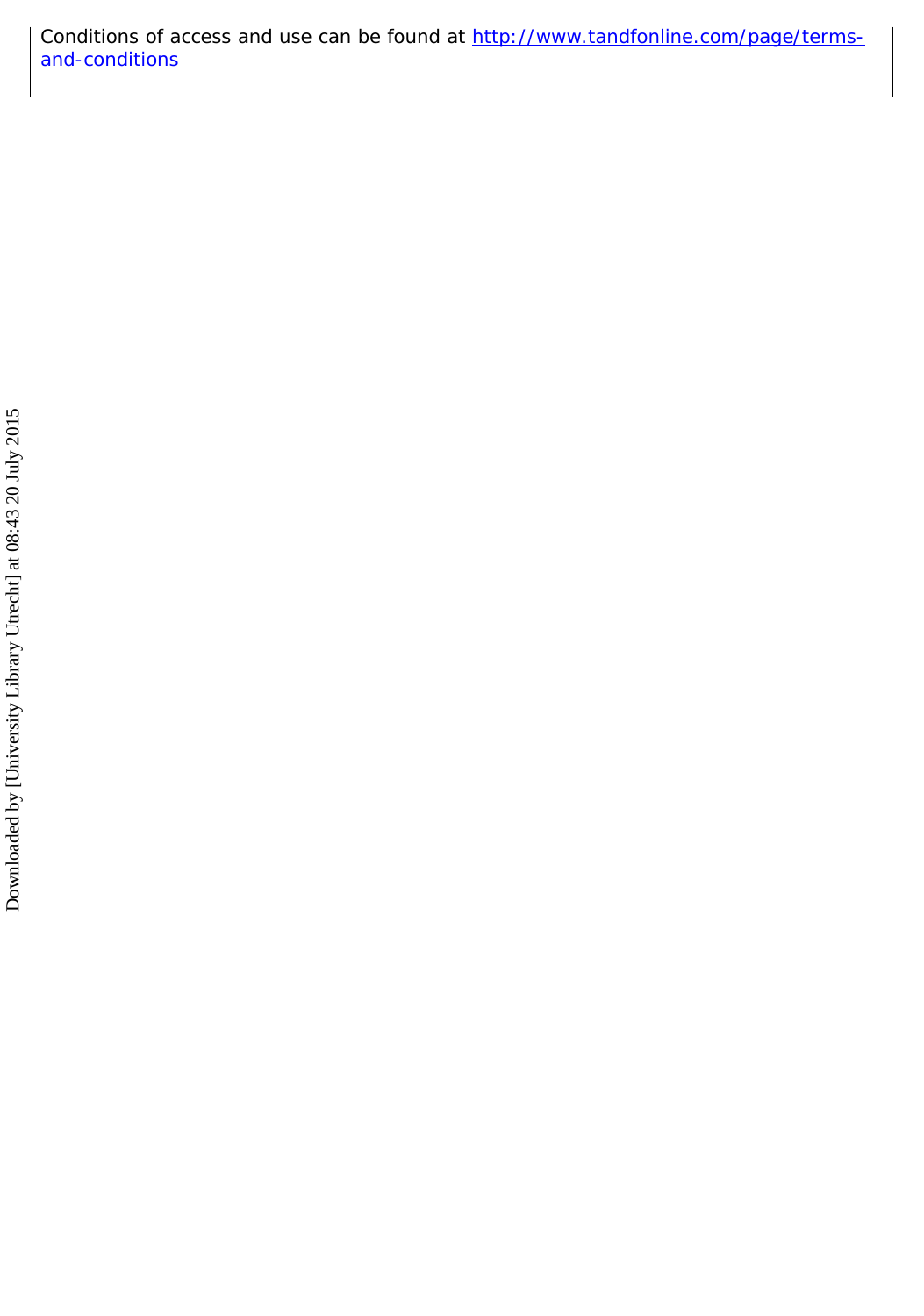# A strength-based approach to teacher professional development

**Example 1** Routledge

Rosanne C. Zwart<sup>a,b\*</sup>, Fred A.J. Korthagen<sup>b</sup> and Saskia Attema-Noordewier<sup>a</sup>

<sup>a</sup> Faculty of Psychology and Pedagogy, VU University, Amsterdam, The Netherlands; <sup>b</sup> Faculty of Social and Behavioural Sciences, Utrecht University, Heidelberglaan 1, Utrecht, The Netherlands

(Received 18 November 2013; accepted 24 April 2014)

Based on positive psychology, self-determination theory and a perspective on teacher quality, this study proposes and examines a strength-based approach to teacher professional development. A mixed method pre-test/post-test design was adopted to study perceived outcomes of the approach for 93 teachers of six primary schools in the Netherlands and the development of their sense of selfefficacy, autonomy, competence and relatedness. Results revealed a statistically significant increase in feelings of autonomy and self-efficacy in coaching others. Taking existing potential of people and institutions as a starting point could be a promising way of (re-)creating flow in teachers and schools.

Keywords: teacher professional development; teacher motivation; learner engagement; quality of working life

#### 1. Introduction

Many teachers leave the field within the first five years (Fischer [2011,](#page-17-0) Helms-Lorenz et al. [2012\)](#page-17-0). According to Minarik et al. [\(2003](#page-18-0)), the rate at which teachers leave the profession is significantly higher than the departure rate in other professions (see also Borman and Dowling [2008,](#page-17-0) Ingersoll and Perda [2012\)](#page-17-0). One of the concerns of school policy therefore has to do with retaining effective teachers in schools (OECD [2005\)](#page-18-0). Factors contributing to low retention rates are feelings of stress and burnout (Philipp and Kunter [2013](#page-18-0)) due to unsatisfying working conditions, work overload (de Jonge and de Muijnk [2002](#page-17-0)), undesirable student behavior (Geving [2007\)](#page-17-0), lack of support and supervision in the first years in the profession, frustration with respect to not achieving one's own teaching standards and lack of administrative support (de Jonge and de Muijnk [2002](#page-17-0), Blase *et al.* [2008](#page-17-0)). These problems point towards a need for studies focusing on factors related to the prevention of burnout and teacher turnover; for example, through an emphasis on job satisfaction, teacher efficacy and engagement (Pas et al. [2012](#page-18-0)).

The latter aspect has recently received much attention in the field of work and organizational psychology. Following the more general trend in psychology towards a focus on strengths and positive emotions (Seligman and Csikszentmihalyi [2000](#page-18-0)), characteristic of the approach of positive psychology, scholars in this field have become increasingly interested in employees' optimal functioning and positive experiences at work (Van den Broeck et al. [2008\)](#page-18-0). Instead of focusing on problematic

<sup>\*</sup>Corresponding author. Email: [r.c.zwart@uu.nl](mailto:r.c.zwart@uu.nl)

<sup>© 2014</sup> International Professional Development Association (IPDA)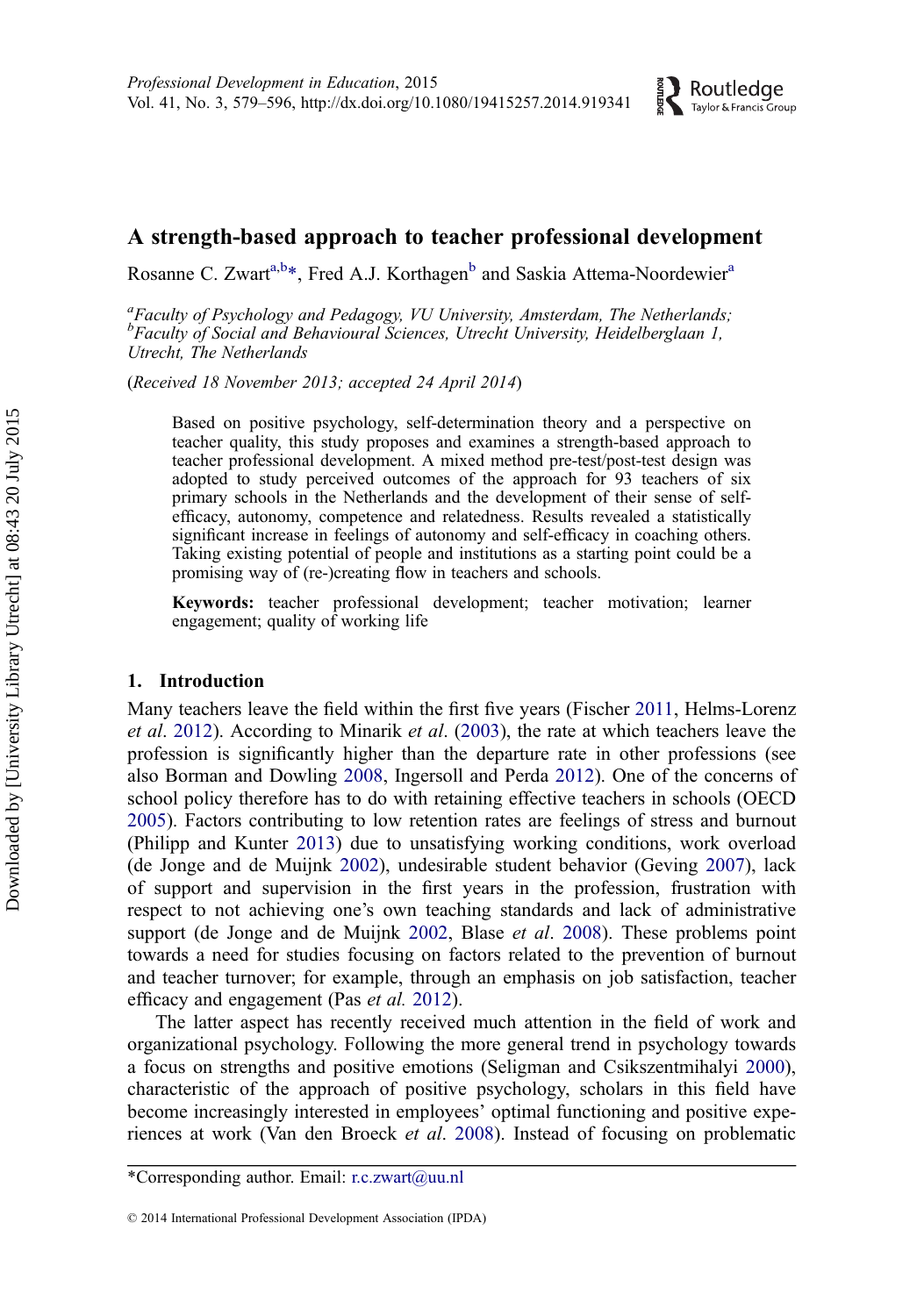and troublesome issues related to work, much more attention is currently being paid to personal qualities or strengths of people, and to work engagement (Schaufeli and Dijkstra [2010\)](#page-18-0). Research shows that being attentive to personal and positive aspects of work is more effective with respect to performance than focusing on the prevention of negative aspects such as stress and burnout (Schaufeli and Van Rhenen [2006\)](#page-18-0). Analyzing positive emotions, traits and institutions, positive psychologists have focused on identifying situations in which humans thrive and flourish (Woolfolk Hoy et al. [2008](#page-19-0), Seligman [2011\)](#page-18-0). Such an environment is precisely what most educators would like the classroom to be. A difficult question, however, is how to organize such environments. How can we create working environments in which both teachers and students can thrive and flourish, environments in which teachers are genuinely engaged, in which they believe they can make a difference to the academic performance of their students, and in which they feel capable of overcoming difficulties and responding to problems with resilience and perseverance?

These questions inspired Korthagen and Vasalos ([2008](#page-18-0)) to develop a professional development approach (the 'Quality from Within' [QfW] approach) focusing on growth, starting from and building on the inner potential of teachers and students. Following the broaden and build model (Fredrickson [2002](#page-17-0)), teachers' qualities and inspiration are taken as the starting point for further development. Different from most innovations, the approach does not aim at a specific outcome in terms of how teaching should be. The assumption is that if teachers connect with their inner strengths and inspiration as well as those of their colleagues and students, they may start to find their own approaches to effective education. In addition, it is assumed that connecting to inner strengths increases teachers' sense of self-efficacy, a factor often related to burnout (Fisher [2011](#page-17-0), Fernet et al. [2012\)](#page-17-0).

Although the approach has been implemented many times in many different countries (e.g. the Netherlands, Belgium, the United States) and is often regarded as very successful (Korthagen et al. [2013\)](#page-18-0), more evidence-based understanding of the impact on the professional learning of teachers and schools seems needed. The goal of this study is to systematically explore the impact of the QfW approach in order to describe a promising professional development program, to provide evidence of the value of the QfW approach and consequently to provide guidelines for creating working environments in which teachers can thrive and flourish.

#### 2. Conceptual framework

The development of the QfW approach could be described as an ongoing process of integrating practice and theory. While working with teachers in schools, it became apparent that something needed to be done in order for teachers to be able to thrive and flourish. It was also clear that the traditional professional development programs did not seem very successful in accomplishing meaningful and sustained teacher professional growth (see also Holmes [1998](#page-17-0), Wei et al. [2009\)](#page-19-0). Reasons for this vary between dismissing political and organizational aspects of schools (Fullan [2001](#page-17-0), Van Veen et al. [2012](#page-19-0)), ineffective leadership with top-down approaches and fixed goals creating a feeling of external pressure in the teachers (Korthagen [2007\)](#page-18-0), a focus on deficiency instead of growth and the neglecting of the teacher as an active and collaborative participant in designing his or her own professional learning (Van Veen et al. [2012](#page-19-0)).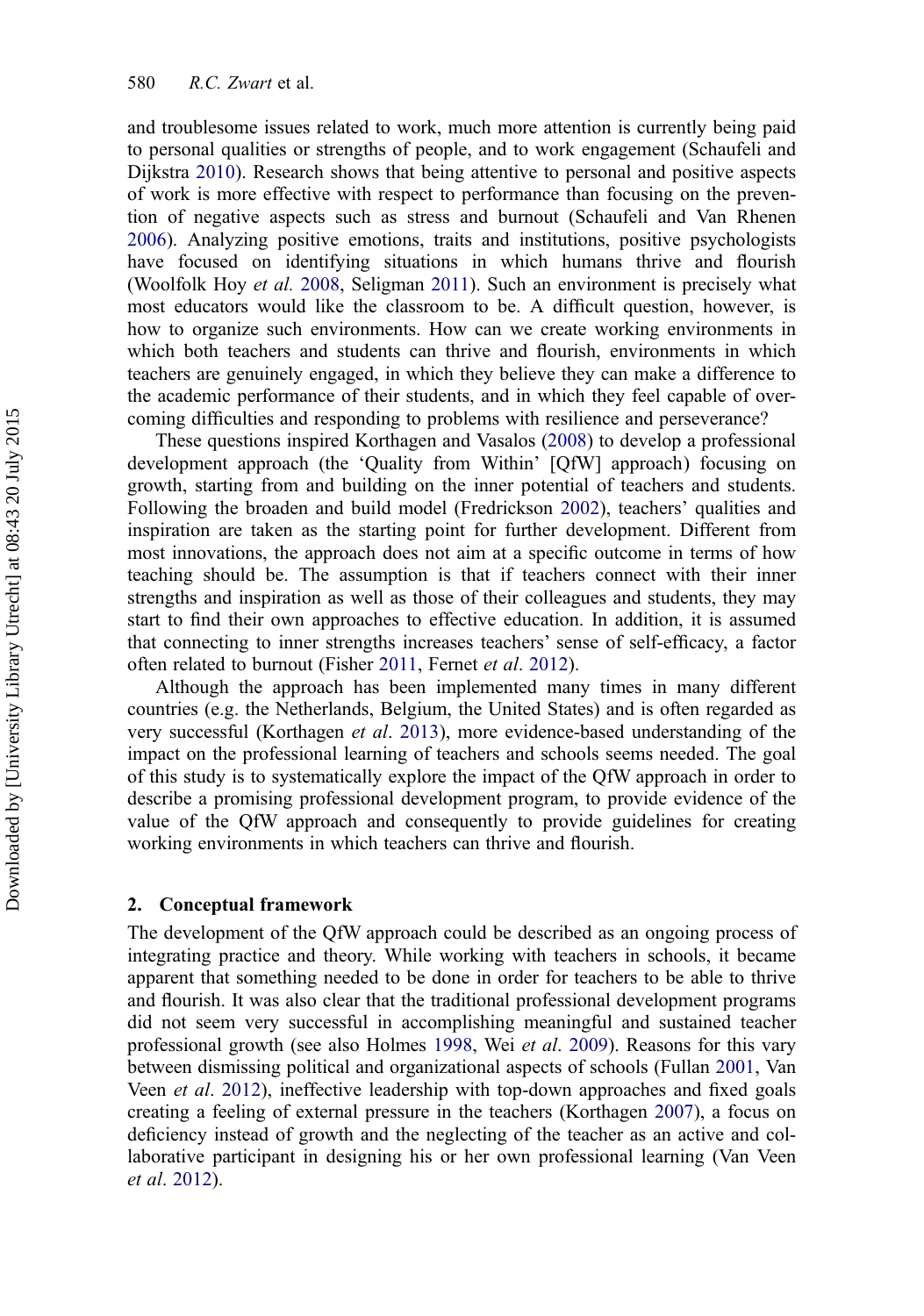<span id="page-4-0"></span>Related to this is the fact that educational experts and teachers do not really take each other seriously, and that teachers reject innovations regardless of their potential benefits to their teaching practice (Elliot [1991\)](#page-17-0). As a result, teachers often respond by showing patterns of fight (active resistance), flight (attempts to escape from the pressure) or freeze (becoming tensed up). This can lead to emotional exhaustion (burnout, mental fatigue) and a distancing attitude towards the innovation or one's own work (cynicism) (Maslach *et al.* [2001\)](#page-18-0). In order to avoid this, teacher development programs need to focus more on ways in which teachers can prevent or cope with stress, which implies a focus on the underlying psychological mechanisms supporting teacher motivation for (continued) engagement and growth (Chong and Kong [2012](#page-17-0), p. 264). These psychological mechanisms are at the core of the QfW approach.

The essence of the approach is to make teachers aware of their core qualities and inspiration, and to support them in enacting these in practice and dealing with the obstacles hindering them from doing so. The underlying idea is that professional behavior becomes more effective and fulfilling when it connects to the qualities and deeper values within a person, particularly if they are in harmony with other aspects such as knowledge and beliefs, but also the (work) environment (Korthagen and Vasalos [2005,](#page-18-0) Meijer et al. [2009](#page-18-0)). In a multi-layered model (the 'onion model'; Korthagen [2004\)](#page-18-0), six such aspects (or levels) are distinguished: environment; behavior; competencies; beliefs; identity; and personal mission (or spirituality). The sixth level represents personal ideals. Research has shown that the loss of ideals, in other words a disconnection with this sixth layer in oneself, is characteristic of many cases of burnout (Edelwich and Brodsky [1980,](#page-17-0) p. 14, Freudenberger and Richelson [1980](#page-17-0)). In Figure 1, questions are formulated to clarify each layer.



Figure 1. The onion model (Korthagen [2004](#page-18-0)).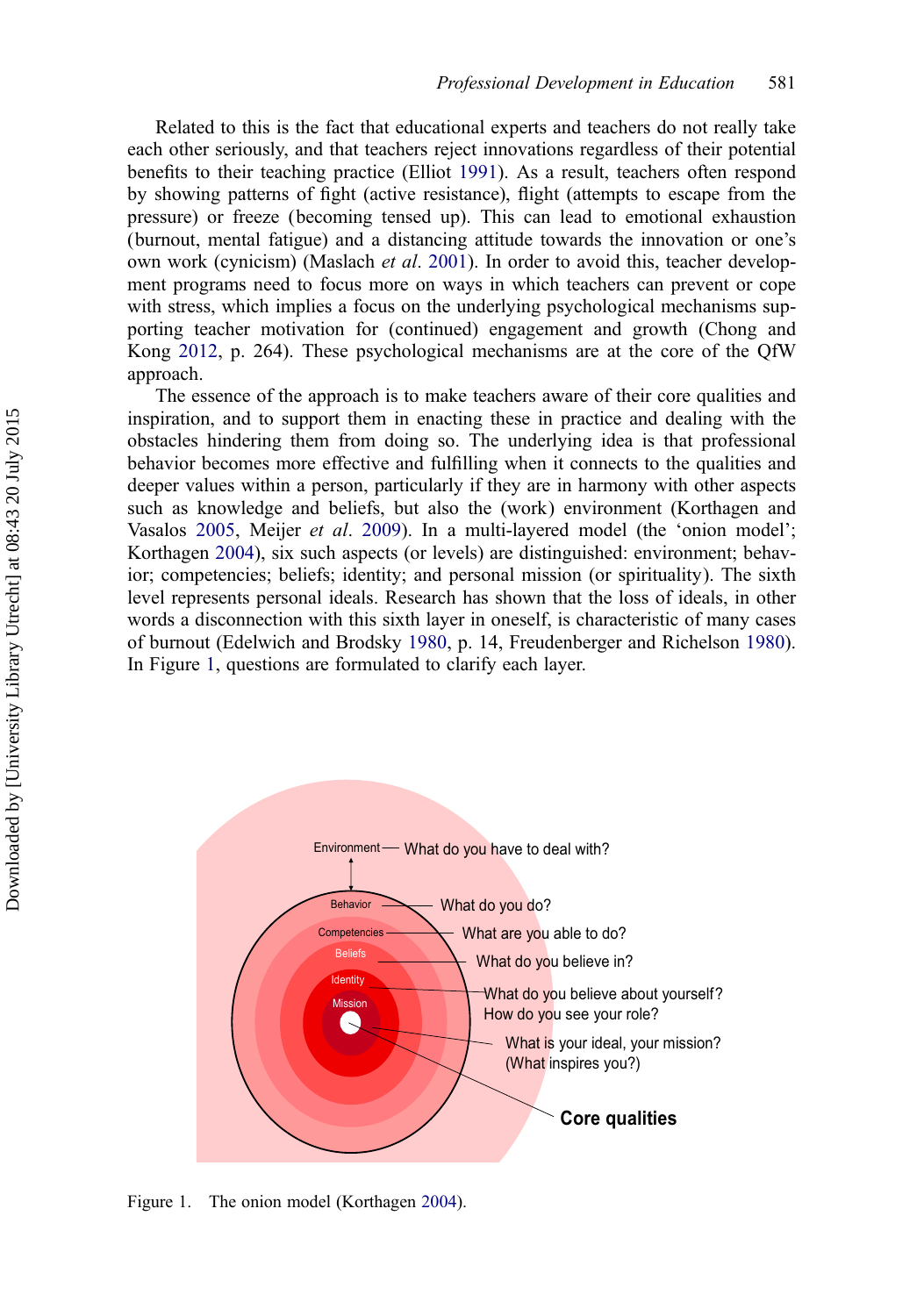The core qualities refer to character strengths that people possess (such as courage, the potential to trust and patience) and that function as a driving force in people's thinking, wanting, feeling and acting. In other words, core qualities are considered a driving force in aligning the inner and outer layers of the model. The example below illustrates how the six levels and their alignment can play a role in teaching:

Kim is a teacher in the fifth grade (environment). She feels she contributes to the world by bringing out the best in children (mission). Hence, Kim sees herself (identity) as a teacher whose main task is to stimulate children's learning and their growth. Today, she teaches geography and believes it is important for her students' motivation to start by looking at their own geographical area (belief). Therefore, she uses her skills to guide her students in making a map of the route they take from their homes to school (competencies and behavior). While doing this, she uses her core qualities of inspiration and trust.

This example also demonstrates how *alignment* between the levels can be achieved. It is assumed that a harmonious connection between the outer and inner levels of the model (thus between aspects situated within the person and aspects related to the external environment) results in an experience of *flow*, a concept coined by Csikszentmihalyi [\(1990](#page-17-0)) (Korthagen and Vasalos [2005](#page-18-0)). Deci and Ryan [\(2000](#page-17-0), Ryan and Deci [2002](#page-18-0)) call this interaction between a person and the environment a *positive organic-dialogical process* resulting in a high degree of fulfillment of the three basic human psychological needs, being the need for autonomy, for competence and for relatedness. Autonomy refers to the need of experiencing the self as the source of one's own behavior and the need of expressing one's authentic self (Ryan and Deci [2002\)](#page-18-0). The personal will and the clear decision-making based on personal values are central to experiencing autonomy (Hodgins et al. [1996](#page-17-0)). A recent study on teacher motivation revealed that autonomous types of motivation toward work activities are negatively related to burnout, whereas controlled types of motivation positively associate with burnout (Fernet et al. [2008\)](#page-17-0). Competence refers to feeling effective in personal, ongoing interactions in the social environment. It implies that humans are born with the need to use their capabilities to influence their surroundings (Baumeister and Leary [1995](#page-16-0), Ryan and Deci [2002\)](#page-18-0). The concepts of perceived competence and *self-efficacy* are theoretically related (Fernet et al. [2012](#page-17-0)). Self-efficacy is defined by Bandura ([1997,](#page-16-0) p. 3) as, 'beliefs in one's capabilities to organize and execute the course of action required to produce given attainments'. In recent studies, scholars found that teachers' capacity to influence others (interpersonal efficacy) and teachers' classroom efficacy are both negatively associated with burnout (Fernet et al. [2012\)](#page-17-0).

The need for *relatedness* refers to a longing for positive relations and engagement with others – that is, to care and be cared for by others – by belonging to a group or community (Ryan and Deci [2002](#page-18-0)). If a person responds to the demands of a situation in such a way that the three basic needs become fulfilled, this is also personally fulfilling.

This means that environment and person become connected in a positive sense. If the outer layers conflict with the inner layers, the result is disharmony (or nonalignment). This non-alignment or incongruence is often related to experiences of stress, and if this lasts a long time it may result in burnout (Korthagen [2004](#page-18-0)).

Essential in the QfW approach is, therefore, the promotion of reflection in individuals on the relation between the various onion layers, in order to increase their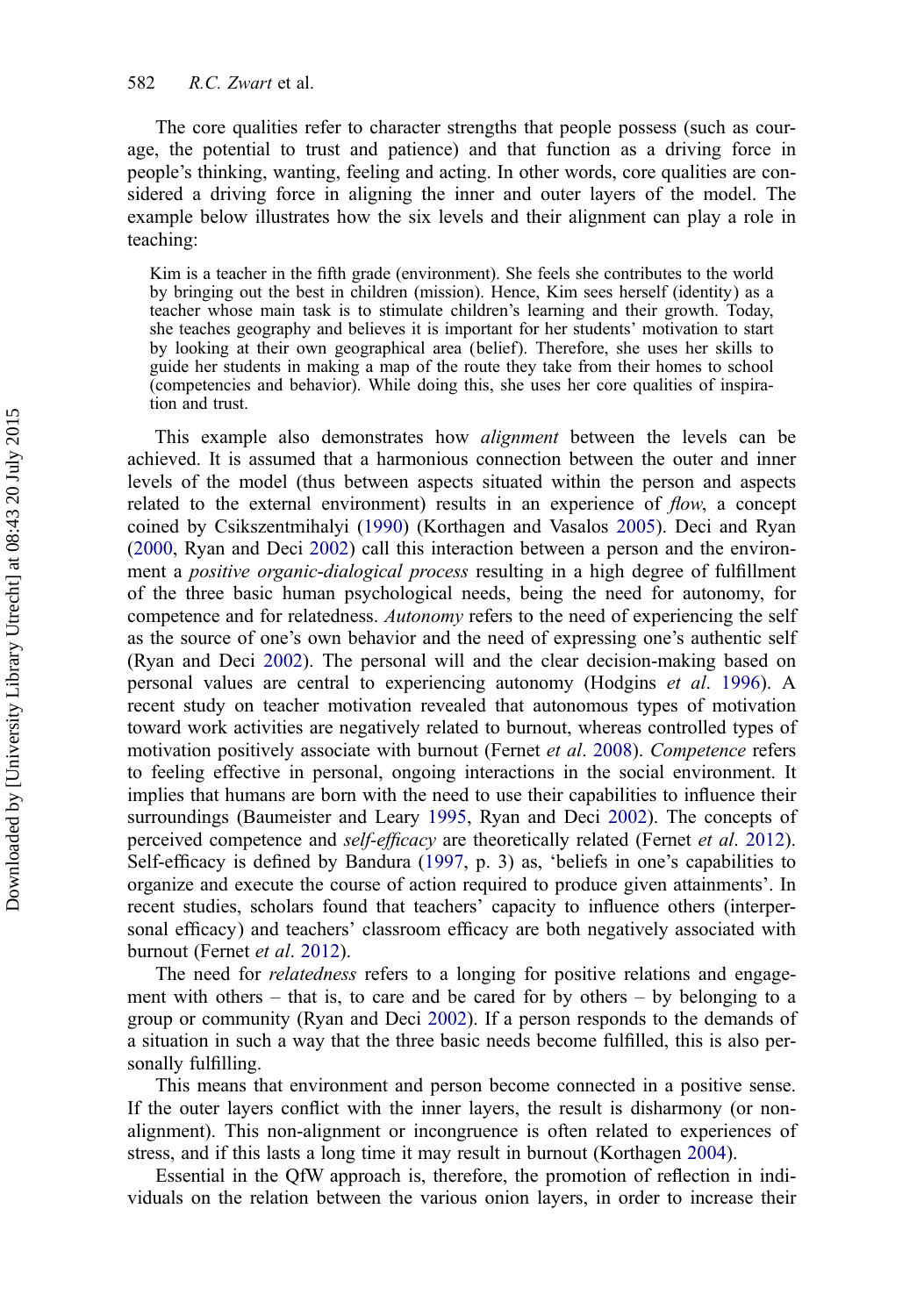awareness of their flow or non-flow states. This is called core reflection (Korthagen et al. [2013](#page-18-0)). Core reflection is aimed at:

- (1) promoting awareness of ideals and core qualities related to the situation reflected on, in order to strengthen awareness of identity and mission;
- (2) identifying internal obstacles to acting out the ideals and core qualities;
- (3) promoting awareness of the cognitive, emotional and motivational aspects embedded in ideals, core qualities and obstacles;
- (4) promoting awareness (cognitively and emotionally) of the friction between aims (1) and (2), and the self-created nature of internal obstacles;
- (5) developing trust in the process that comes from within the person;
- (6) supporting inner potential within the situation under reflection; and
- (7) developing autonomy in using core reflection.

In sum, essentially, core reflection develops an awareness of core qualities and ideals, and supports acting on these qualities and ideals as well as overcoming obstacles.

### 3. The professional development program

In this study, the implementation of the QfW approach was examined in six primary schools between June 2008 and June 2009. The teachers learned to use a reflection and coaching method starting with acknowledging their own core qualities and inspiration and those of their students, and promoting development from there. Moreover, the teachers reflected on their pedagogical views, based on their experiences with this new method. It was assumed that, by using this method, the teachers would become better facilitators of learning for their students and their colleagues. An intervention was implemented at each school, in which a combination of principles was used:

- (1) Building on the needs and concerns of the participants. In three one-day group meetings centered on a pedagogical approach based on the concept of 'realistic teacher education' (Korthagen et al. [2001\)](#page-18-0), concerns that participants encountered in their work were taken as the starting point of the learning process and were addressed according to the principles of core reflection.
- (2) Practicing in authentic situations. Teachers practiced the methods of core reflection with their students, in their real work situations. This was partly coached by the trainers (through coaching on the job in the classroom or by working with students in the group meetings).
- (3) Promoting individual reflection. Personal reflection by the participants was constantly encouraged, in order to realize deep learning. This reflection was about several topics; for example, recent situations in the teachers' work, their ideals and beliefs, their core qualities, the obstacles they encountered and so forth.
- (4) Enhancing/promoting transfer. Transfer was enhanced/promoted by encouraging participants to continuously apply what they had learned to their teaching practice, both in their work with their students as well as with each other. Moreover, participants practiced inter-collegial coaching in pairs, kept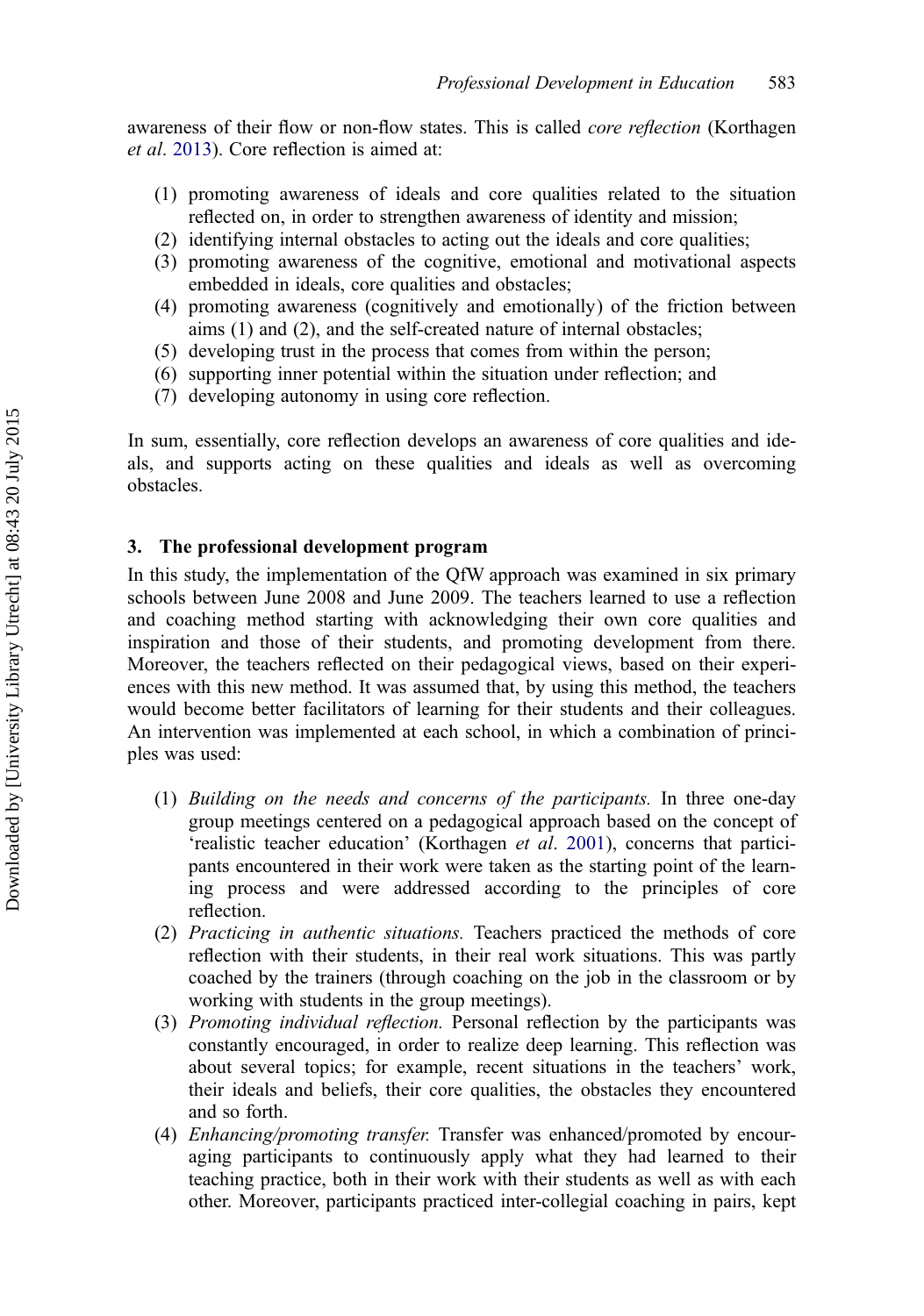logbooks for reflecting on their experiences, shared them with the trainers and their colleagues, and read a few Dutch articles on core reflection. In addition, a developmental group was formed, which monitored, guided and supported the development within the school. The group consisted of two to five teachers.

(5) Promoting engagement at the team and school level. Participants were stimulated to reflect on and discuss the collective educational identity and mission of the school as a team. The development of a common language was essential in this process, a language supporting the team's discussions on the relationship between theory, vision and practice at the school level, and also deepening individual reflections. Moreover, the participants were stimulated to make public the learning processes that were taking place; for example, by organizing an information afternoon for parents, other schools, the educational inspectorate and so forth. This helped them formulate a sharper definition of the educational identity of the school, and to critically reflect on what had been achieved and what still had to be achieved.

In sum, what was characteristic for the approach was not just three days of training but the whole ongoing process, with meetings of the developmental group and inter-collegial coaching (see also Attema-Noordewier et al. [2012](#page-16-0)). Finally, in order to fully realize these characteristics of the approach, it is important to mention that the trainers were experienced teacher trainers who for several years had been specifically trained in guiding the learning process using core reflection and the pedagogy of realistic teacher education.

# 4. Method

# 4.1. Research questions

Recent empirical studies (Meijer *et al.* [2009](#page-18-0), Hoekstra and Korthagen [2011](#page-17-0)) suggest that awareness of the role of the different levels of the onion model and especially of the alignment between those levels is important for education. These studies focused on individual teacher learning, which provides a modest 'proof of concept' and a starting point for further exploration of the process of teacher professional growth in the context of the QfW approach, which is the focus of this study. The present study was guided by the following research questions:

- (1) What do the participants perceive as the outcomes of the project (for themselves, their students and the school as a whole), and how do these outcomes – according to the participants – take form in daily practice?
- (2) Does their sense of self-efficacy, autonomy, competence or relatedness increase after having taken part in the QfW project?

Insights from this study may be useful for other schools when designing interventions for professional learning.

# 4.2. Design of the study

During a period of 17 months, this study monitored six primary schools implementing the QfW approach. A mixed-method design (Johnson and Onwuegbuzie [2004\)](#page-17-0)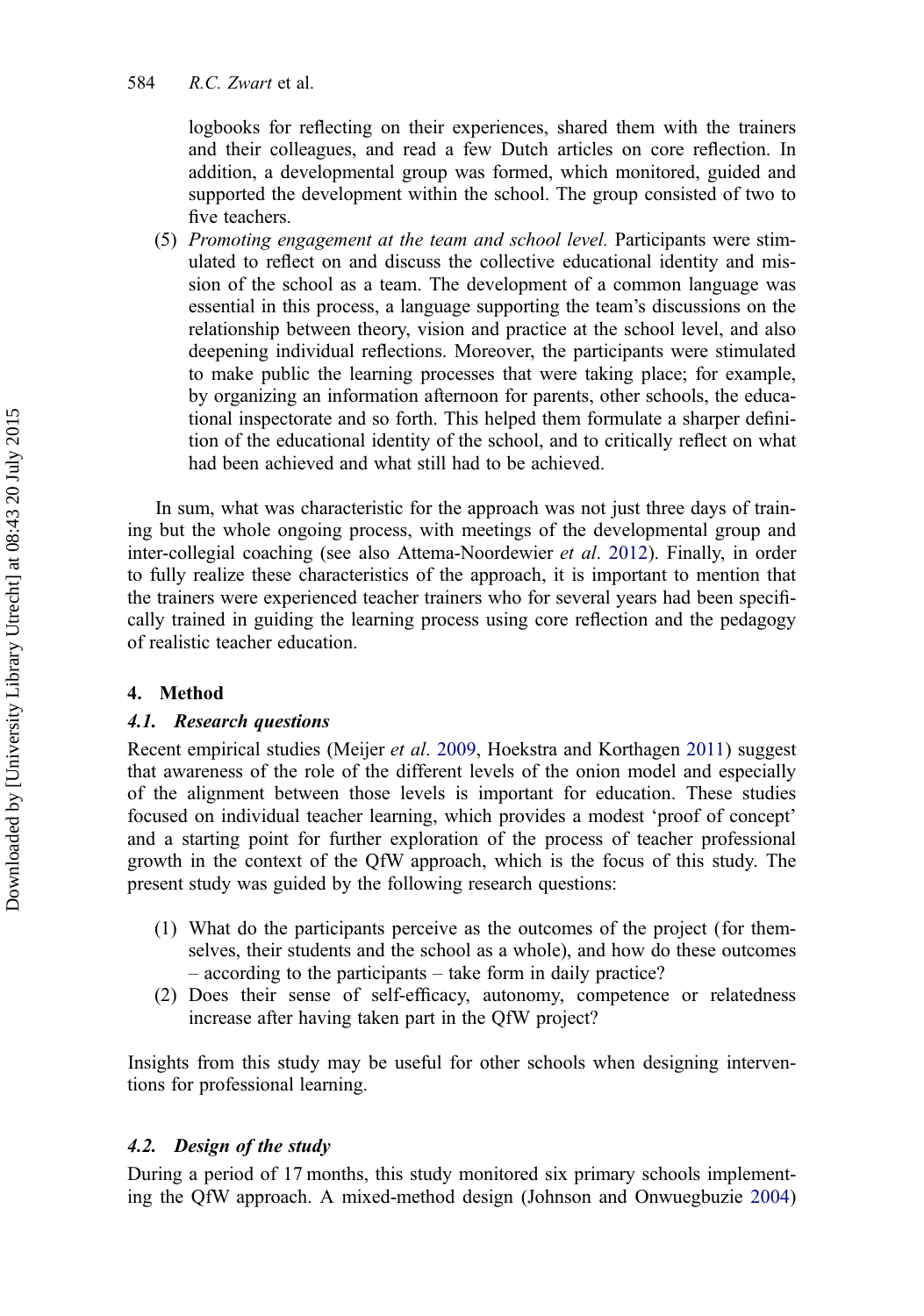was adopted, which means that both quantitative and qualitative data were combined to study the outcomes of the program. The method was chosen for reasons of triangulation, complementarity and development (Johnson and Onwuegbuzie, [2004,](#page-17-0) p. 22). Quantitative data consisted of a questionnaire on the perception of work, and qualitative data were collected using reflective reports of the participants and semi-structured interviews.

#### 4.3. Participants

Participants in this study were 93 primary school teachers from six schools located in six different, small to middle-sized cities (three in the East and three in the middle of the Netherlands). The schools ranged from small (one school with five teachers) to large (30 teachers and two locations). The teachers taught from Kindergarten through Grade Six. Teaching experience ranged from novices to teachers with 25 years or more of experience. Of all participating teachers  $(n = 93)$ , only 61 filled out the questionnaire twice (pre-test and post-test). Hence, the quantitative part of this study is based on the data of these 61 teachers. With respect to the qualitative data, they were collected from a subsample of 24 teachers from four schools. The selection was based on a representative distribution of teachers over categories ranging from highly to less enthusiastic about the approach.

#### 4.4. Data collection

Table 1 provides an overview of the variables, data collection instruments and number of participants.

#### 4.4.1. Fulfillment of basic psychological needs and self-efficacy in coaching others

To assess the fulfillment of teachers' needs and their perceived self-efficacy regarding coaching others, a questionnaire on the perception of work was administered before and immediately after the project. The questionnaire consisted of four subscales: fulfillment of the basic psychological need for competence (example item:

| Variable                                          | Instrument           | Measurement moment                                               | Number of teachers |
|---------------------------------------------------|----------------------|------------------------------------------------------------------|--------------------|
| Fulfillment of<br>basic<br>psychological<br>needs |                      | Questionnaire Before and directly after the project<br>had ended | 61                 |
| Self-efficacy in<br>coaching<br>others            |                      | Questionnaire Before and directly after the project<br>had ended | 61                 |
| Perceived                                         | Semi-                | Half-way through the project, directly                           | 24                 |
| learning                                          | structured           | after the project had ended and six to                           | 20                 |
| outcomes                                          | interview            | eight months after the project had<br>ended                      | 14                 |
|                                                   | Reflective<br>report | Twice during the project (after each<br>workshop day)            | 14                 |

Table 1. Overview of the variables, instruments and measurement moments.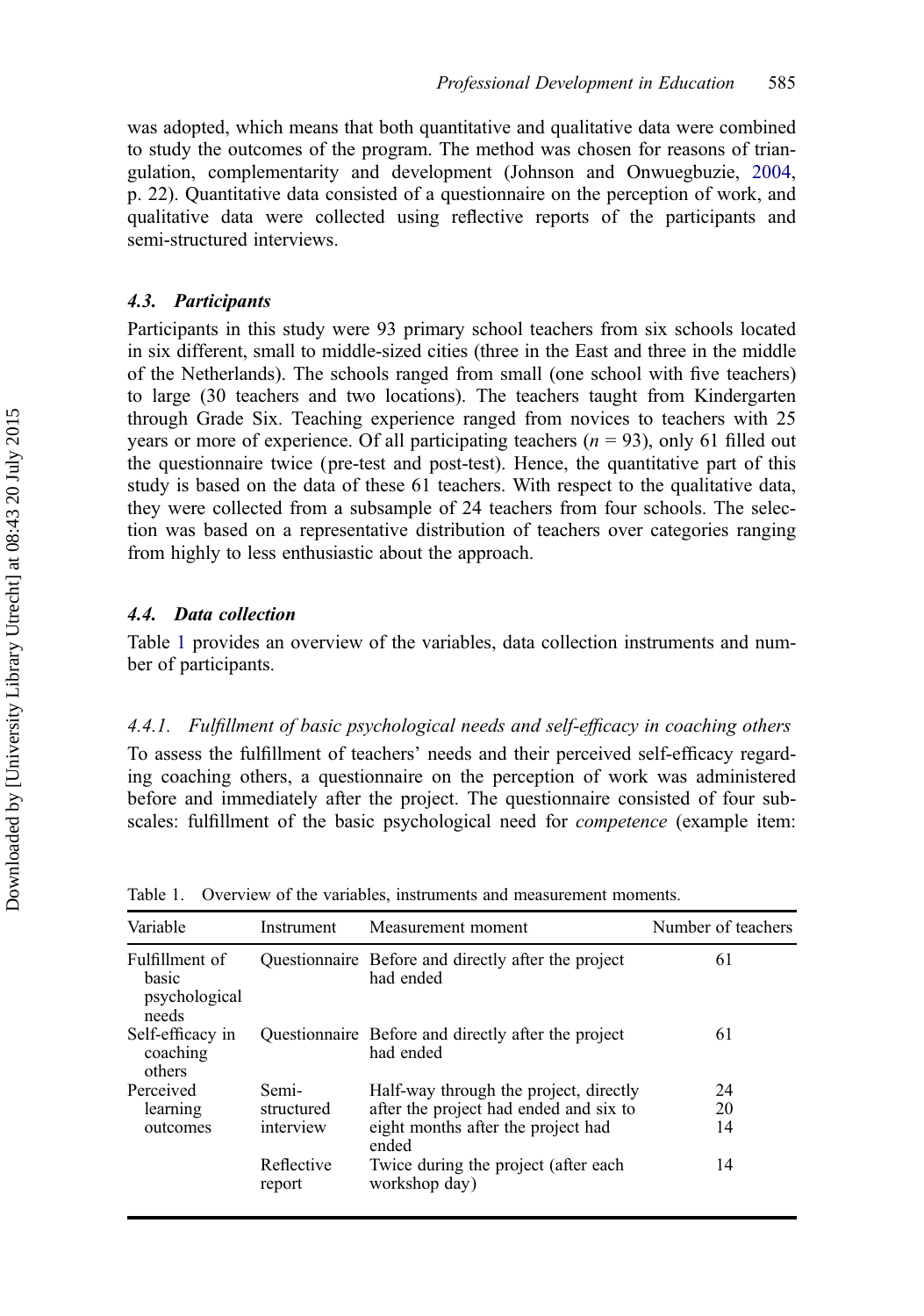'The people at work tell me I am good at what I do'); fulfillment of the need for relatedness (example item: 'I feel I have a bond with my colleagues'); fulfillment of the need for autonomy (example item: 'I feel I can decide for myself how to do my work'); and self-efficacy regarding the principles of coaching central to the QfW approach. The first three scales were derived from a study by Evelein [\(2005](#page-17-0)), who presented evidence of the validity and reliability of these scales. The fourth scale measures the teachers' self-efficacy regarding their own coaching competencies illustrating the QfW approach. This scale consisted of 10 items (example: 'When I coach other people, I can deal with personal aspects') and the Cronbach alpha was 0.88. All items were answered on a seven-point Likert scale ranging from (1) 'not true at all' to (7) 'very true'.

#### 4.4.2. Perceived outcomes of the Quality from Within approach

To obtain more insight into the perceived outcomes of the QfW approach, data were also collected using reflective reports and semi-structured interviews. The teachers wrote two reflective reports during the time span of the project. The reports focused on perceived learning outcomes and how these would affect the teacher's daily practice. In addition, teachers were asked to write about aspects that supported or hindered their learning. The reports were both written directly after a training day and emailed to their own colleagues and the trainers.

As for the interviews, a subsample of teachers was selected based on the content of their reflective reports. An analysis of the reports showed that the teachers in the study represented several categories; namely, teachers who:

A: were positive about the project and seemed to be learning;

B: were not enthusiastic about the project and seemed to be learning little; and

C: did not write a reflective report.

Since the interview results should reflect all types of teachers, two teachers from each category were selected randomly. In one school, not one teacher fitted category C. Hence, teachers in that school were chosen from categories A and B. This resulted in a selection of 24 teachers (category A,  $n = 12$ ; category B,  $n = 7$ ; category C,  $n = 5$ ). The teachers not interviewed belonged primarily to category A. Unfortunately, however, due to job changes, holidays and sickness, only 14 teachers could be interviewed at all three measurement moments (halfway through the project, directly after the project had ended and six to eight months later) (category A,  $n = 7$ ; category B,  $n = 6$ ; category C,  $n = 1$ ). Statements with respect to the more longitudinal outcomes of the project are therefore based on data from these 14 teachers. Data from the other teachers were used to provide additional meaning to the results.

The interviews focused on perceived (learning) outcomes of the project. The part of the interviews that focused on the outcomes of the QfW approach followed the onion model. The most important questions of the interview were: what personal outcomes resulted from your participation; do you notice any changes with respect to what you know, what you do, what you desire, feel or want for yourself, for your colleagues or your students; do you notice any changes in the students; and what aspects of the project influenced and determined the outcomes?

To gain an insight into what actually happened during the training days and the coaching-on-the-job experiences, the trainers were asked to fill in an intervention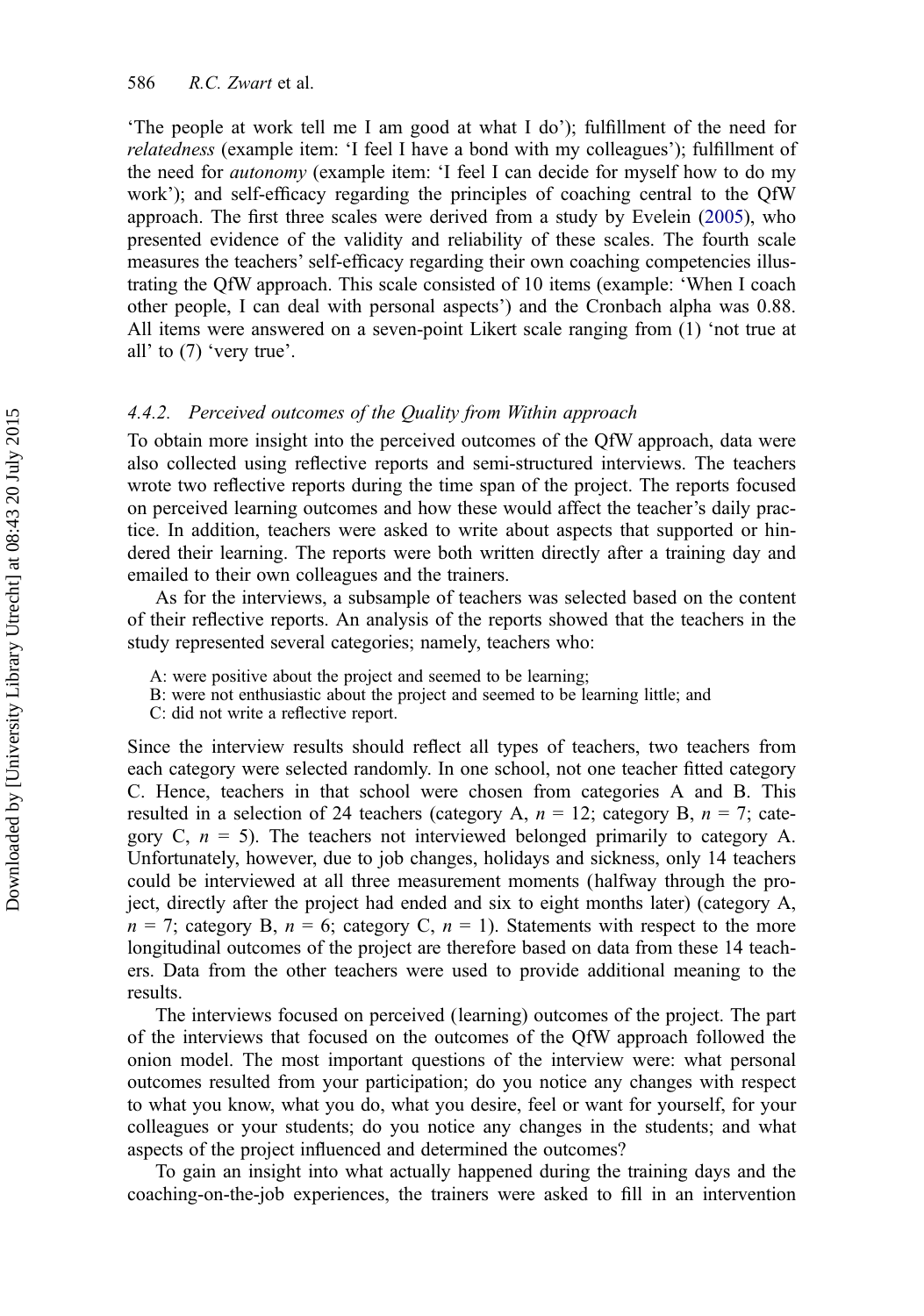report in which they were asked to identify: characteristics of the specific intervention in the school; their opinion about the development of the teachers in the school; and their opinion about what was essential in the intervention to make this development possible. These data provided background information for the interpretation of the results.

#### 4.5. Data analysis

For the quantitative analysis, a pre-test/post-test design was selected. Respondents included 61 teachers at six schools (i.e. observations  $[n = 122]$ , nested within teachers  $[n=61]$ , nested within six schools  $[n=6]$ ). We included teachers for whom we had both a pre-test and a post-test score. To assess whether the participants showed an increase in the fulfillment of the three basic psychological needs, and/or an increase in their perceived capacity to facilitate colleague and student learning, a multi-factor analysis of variance was computed (Bickel [2007\)](#page-17-0). We were interested in a fixed effect (of time), but also had to take other effects into account (e.g. it was possible that some teachers or schools performed better than others right from the beginning, or that teachers within one school were more alike than teachers in other schools). We therefore tested multiple models and the best fit proved to be the model in which the random intercept was chosen at the teacher level. We discovered a school effect for the autonomy scale only, although not significant. The results can therefore be interpreted as effects of the group of teachers.

The analysis of the interviews followed an inductive approach and was carried out in eight consecutive steps (Cohen et al. [2010](#page-17-0), p. 472). First, pseudonyms were assigned to the teachers and the schools in order to ensure confidentiality. Second, four interviews were transcribed verbatim (two from category A and two from category B) and scanned to generate categories of learning results. Sensitizing concepts were formulated around the six layers of the multi-level learning model (see Figure [1](#page-4-0)). Third, relationships were sought between these categories, and working summaries were written on the basis of the data. Fourth, more transcripts were added to refine the scoring categories. Fifth, with the aid of the final scoring model, one researcher and two research assistants independently analyzed two additional interviews. The obtained results were then compared and found to differ in only a few cases, which were then discussed until agreement was reached (Cohen *et al.* [2010\)](#page-17-0). Sixth, negative and discrepant cases were deliberately sought to modify and provide more meaning to the theory emerging around the outcomes and promoting and hindering aspects of the QfW approach. Seventh, to be able to enumerate and report on the different categories, the six levels of the onion model were then condensed into three layers by combining adjacent levels into one scoring category (i.e. Identity, motives and core qualities; Insights and beliefs; and Behavior and competencies). The categories of learning outcomes of the approach were only reported when mentioned by at least 50% of the participants in at least one interview. This was done to increase the representativeness of all participants in the results. Eighth, and finally, to describe whether the teachers reported learning outcomes at one level of the condensed onion model or more, the reports of learning outcomes were coded with a code 1, 2 or 3. As an example, when a teacher reported that she had become more aware of her own motives for teaching in a particular way, but did not mention in what way this increased awareness connected with changed behavior and/or changed beliefs, this reported outcome was coded 1, meaning a learning outcome at one level only. When,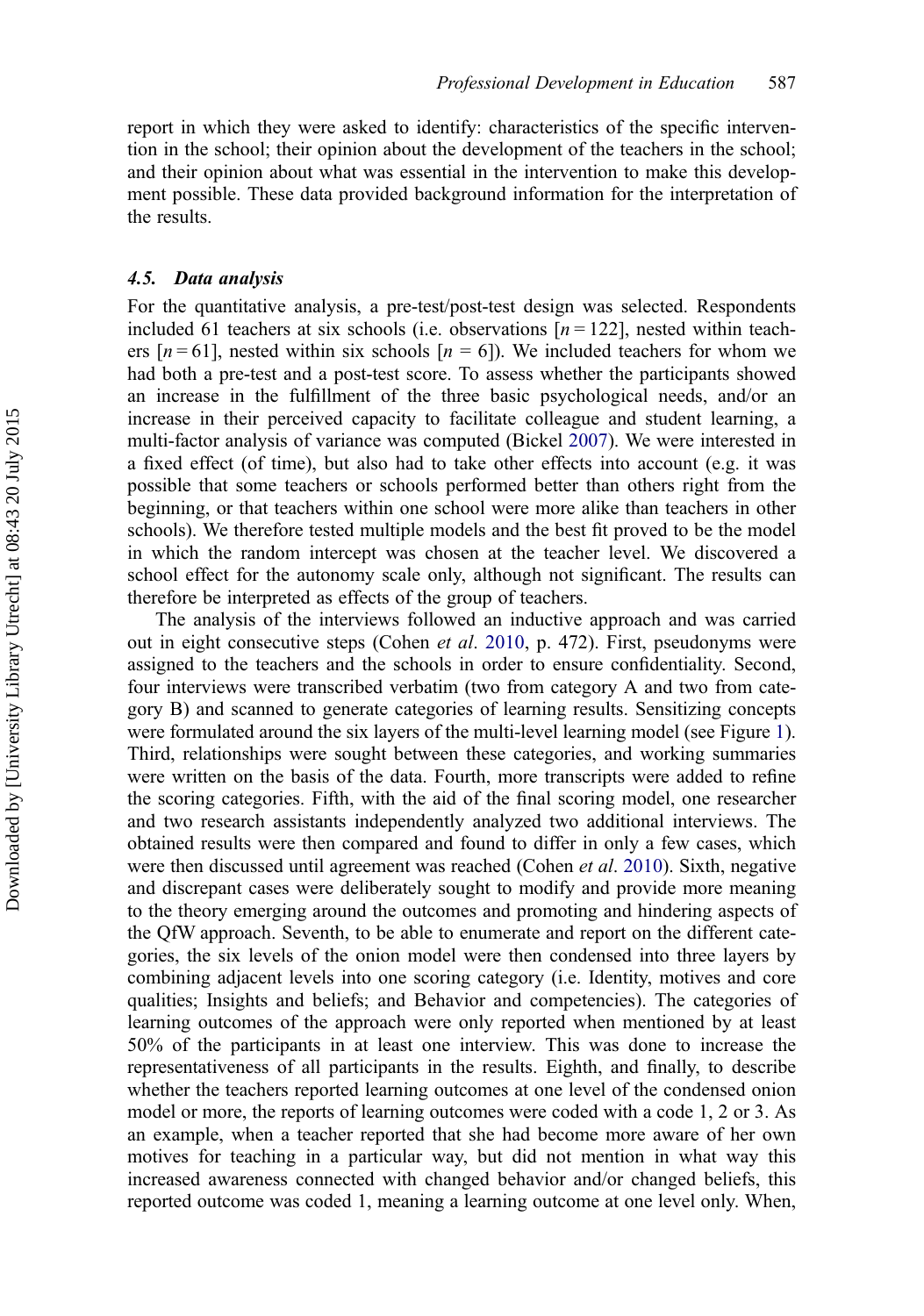on the other hand, the teacher mentioned a subsequent impact of this learning on changed behavior, this was coded 2; that is, a learning outcome at two levels.

#### 5. Results

In the following sections, we will first provide an overview of the results from the quantitative analysis of the questionnaire data. Next, the results of the qualitative analysis of the interview transcripts will be presented.

#### 5.1. Fulfillment of basic psychological needs and self-efficacy in coaching

Analysis of the questionnaire data showed an increase for the whole group of teachers in the scores on the Autonomy and Self-efficacy scales in coaching between the pre-test and post-test ( $p < 0.01$ ), a small but statistically significant effect ( $R^2 = 0.06$ ) and  $R^2 = 0.04$  respectively) (see Table 2). What this means is that teachers feel an increase in the experience of ownership of their behavior. They feel that they have more opportunities to make personal choices, but also feel greater endorsement of others for those choices. In addition, the teachers perceive themselves as more successfully enacting the principles of the QfW approach when coaching students or colleagues.

With respect to the scores on the Competence and Relatedness scales, we note that these scores did not significantly increase at the group level. An explanation might be that these scores were already relatively high to begin with.

#### 5.2 Self-reported learning outcomes

#### 5.2.1. Individual learning outcomes

Table [3](#page-12-0) summarizes teachers' perceptions of individual outcomes of the project. Percentages show the total of teachers mentioning these outcomes.

With regard to the learning outcomes at the individual level, Table [3](#page-12-0) shows that a perceived increase in coaching skills is mentioned most in the interviews. The reported outcomes are rather similar for the first and second measurement moments and still ring true seven to eight months after the end of the project. An exception is the category 'increased awareness of one's own motives', which is reported considerably less in the second interview (directly after the project ended). Furthermore, one outcome that is remarkably less mentioned three months after the project had ended is 'increased awareness of certain coaching skills'. One explanation could be that when teachers have been participating in the project longer, they are not only

|                                                                    | Pre-test                     |                              | Post-test                    |                              | Time                             |                              |                                          |
|--------------------------------------------------------------------|------------------------------|------------------------------|------------------------------|------------------------------|----------------------------------|------------------------------|------------------------------------------|
| Scale                                                              | Mean                         | <b>SD</b>                    | Mean                         | SD                           | h                                | <b>SE</b>                    |                                          |
| Autonomy<br>Competence<br>Relatedness<br>Self-efficacy in coaching | 5.11<br>5.64<br>5.51<br>4.74 | 0.87<br>0.74<br>0.71<br>0.89 | 5.39<br>5.75<br>5.63<br>4.96 | 0.71<br>0.71<br>0.58<br>0.78 | 0.275<br>0.116<br>0.117<br>0.231 | 0.08<br>0.08<br>0.07<br>0.08 | $0.001**$<br>0.159<br>0.114<br>$0.006**$ |

Table 2. Means on the pre-test and post-test for the four scales of the questionnaire.

Notes: SD, standard deviation; SE, standard error.

 $p < 0.01$ .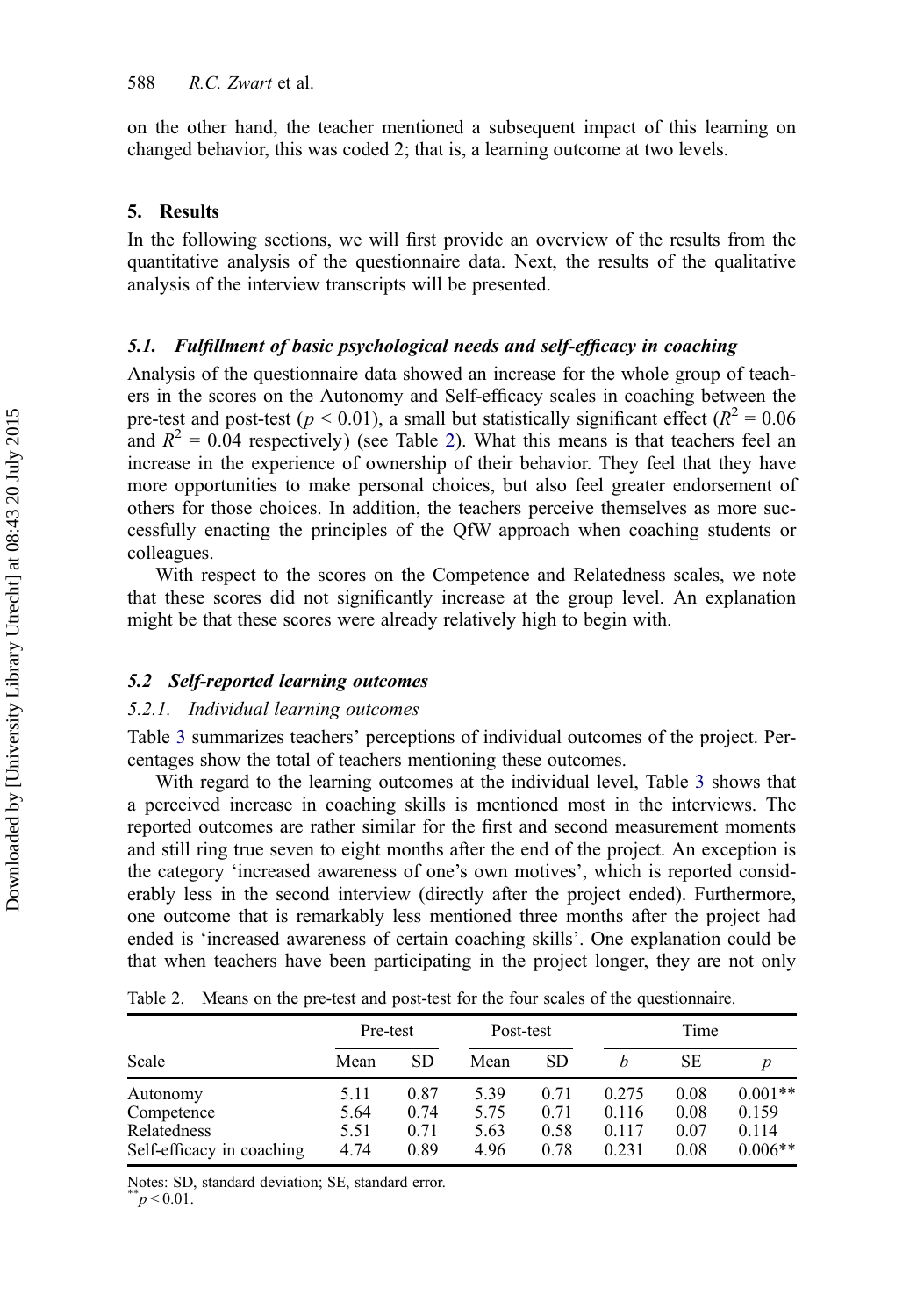|                                                                                                                                                                                             |                                                                                                                                                                                                                                                                                                                                                                                  | Interview $(\%)$ |                           |             |  |
|---------------------------------------------------------------------------------------------------------------------------------------------------------------------------------------------|----------------------------------------------------------------------------------------------------------------------------------------------------------------------------------------------------------------------------------------------------------------------------------------------------------------------------------------------------------------------------------|------------------|---------------------------|-------------|--|
| Perceived outcomes                                                                                                                                                                          | Illustrative examples                                                                                                                                                                                                                                                                                                                                                            |                  | 1 $(n = 24)$ 2 $(n = 20)$ | $3(n = 14)$ |  |
| Increased coaching skills<br>(regarding coaching of<br>students and<br>colleagues): stronger<br>focus on the emotional<br>and motivational side<br>of learning; more<br>structured coaching | I ask the children more<br>about how they feel, and<br>what they think. I have<br>noticed that the children are<br>then able to come up with<br>their own solutions'<br>'In conversations with my<br>student teacher, I ask her to<br>describe her experiences<br>and ideas about the<br>situation instead of telling<br>her myself what went right,<br>and what went wrong, and | 75               | 85                        | 79          |  |
| Feedback on core<br>qualities (to students,<br>colleagues, parents)                                                                                                                         | how she should solve this'<br>I give more and more<br>conscious feedback on core<br>qualities'                                                                                                                                                                                                                                                                                   | 63               | 55                        | 71          |  |
| Increased awareness of<br>certain coaching skills                                                                                                                                           | I became aware of the<br>difference between giving a<br>compliment and giving<br>feedback on core qualities'                                                                                                                                                                                                                                                                     | 58               | 45                        | 29          |  |
| New and/or renewed<br>insights into and ideas<br>about learning                                                                                                                             | 'One learns from positive<br>feedback'<br>It is better to focus on<br>strengths than on problems'                                                                                                                                                                                                                                                                                | 75               | 80                        | 64          |  |
| Increased awareness of<br>one's own motives                                                                                                                                                 | I want to contribute to the<br>well-being of the children'<br>'I know better now why I<br>do what I do'                                                                                                                                                                                                                                                                          | 71               | 30                        | 64          |  |
| Increased awareness of<br>one's own professional<br>identity                                                                                                                                | I feel there is more<br>appreciation for me, that<br>my experience really<br>matters'                                                                                                                                                                                                                                                                                            | 54               | 55                        | 57          |  |
| Increased awareness of<br>one's own core<br>qualities such as<br>commitment, care,<br>calmness, enthusiasm,<br>honesty                                                                      | I now have tools for<br>looking completely<br>differently at myself and a<br>situation [] I now decide<br>consciously to get in touch<br>with quality of care, and to<br>look at the positive side of<br>the situation. In this way I<br>see much more, and I feel a<br>much lighter kind of<br>energy'                                                                          | 63               | 70                        | 50          |  |

<span id="page-12-0"></span>Table 3. Categories, examples and percentages of reported outcomes at the individual level.

aware of these coaching skills but are also feeling more competent regarding these skills, and mention just this latter fact. For example, halfway through the project, teachers reported things such as, 'I know now that I can give feedback on core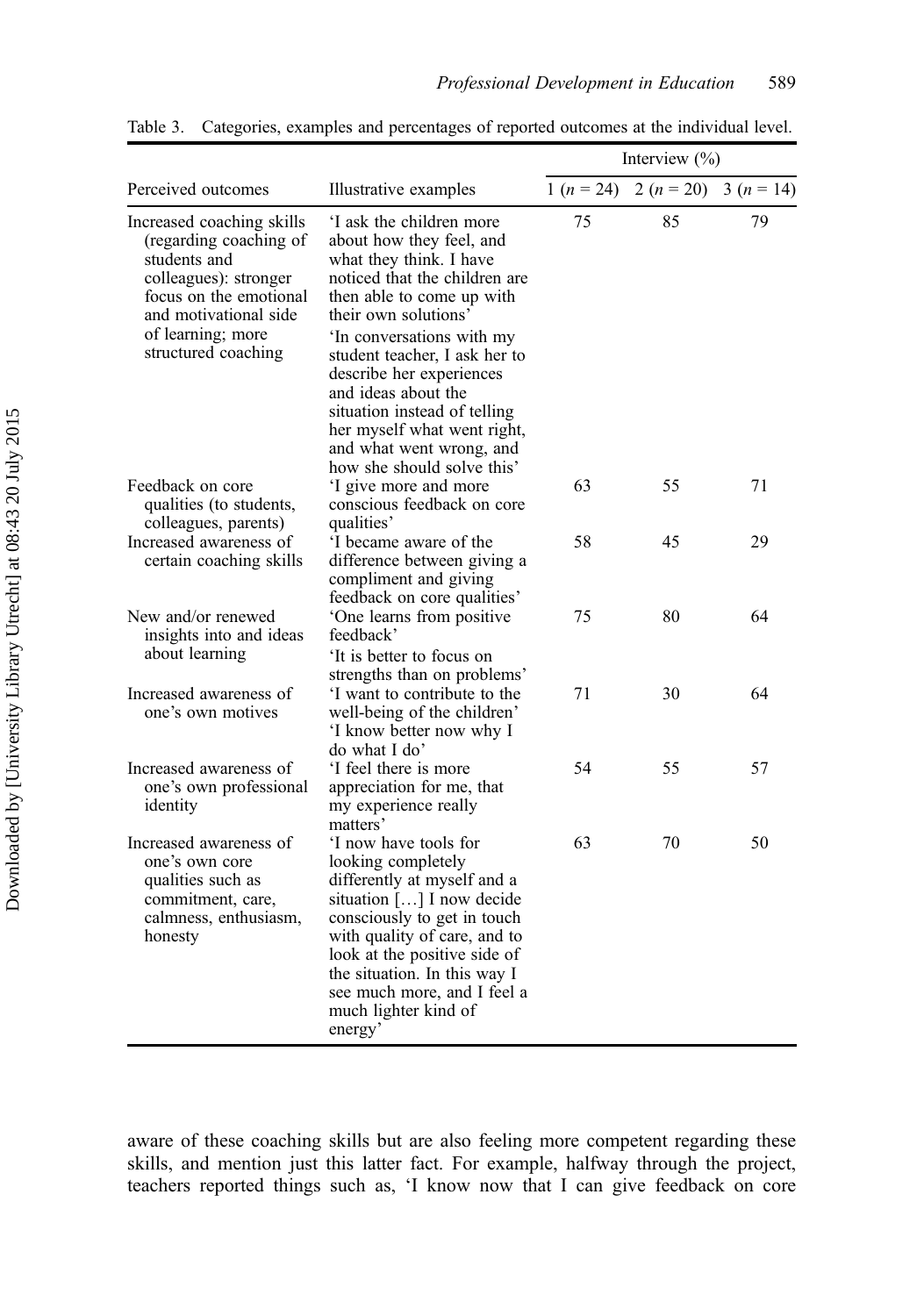|                                    | Interview $\left(\frac{0}{0}\right)$ |           |             |  |  |
|------------------------------------|--------------------------------------|-----------|-------------|--|--|
| Alignment of the reported outcomes | 1 $(n = 24)$                         | $2(n=20)$ | $3(n = 14)$ |  |  |
| Three levels                       | 75.                                  | 70        | 58          |  |  |
| Two levels                         | 12.5                                 | 25        | 36          |  |  |
| One level                          | 12.5                                 |           |             |  |  |

<span id="page-13-0"></span>

| Table 4. Number of levels aligned in the reported learning outcomes. |  |  |  |  |  |
|----------------------------------------------------------------------|--|--|--|--|--|
|----------------------------------------------------------------------|--|--|--|--|--|

qualities, but I find it hard to practice it in the classroom.' At the second and third interviews they reported they were actually doing this more frequently in the classroom, and therefore it might be that there was no need to report their awareness of it.

### 5.2.2. Aligned individual learning outcomes

With respect to the alignment demonstrated in the teacher reports of their learning outcomes, Table 4 shows that most teachers reported learning at all three levels of the condensed onion model.

| Learning outcomes regard-                                                                                                                                                                                                                                                                  |                                                                                                                                                                                                                                                                                                                                      |    | Interview $\left(\frac{0}{0}\right)$ |    |  |  |
|--------------------------------------------------------------------------------------------------------------------------------------------------------------------------------------------------------------------------------------------------------------------------------------------|--------------------------------------------------------------------------------------------------------------------------------------------------------------------------------------------------------------------------------------------------------------------------------------------------------------------------------------|----|--------------------------------------|----|--|--|
| ing others                                                                                                                                                                                                                                                                                 | Illustrative examples                                                                                                                                                                                                                                                                                                                |    | $1 (n = 24) 2 (n = 20) 3 (n = 14)$   |    |  |  |
| Increased work and<br>communication skills and<br>attitude of the students:<br>better attitude to working<br>and learning; better group<br>work; more independent<br>problem-solving; more<br>understanding of each<br>other's feelings; giving<br>more positive feedback to<br>each other | At days that I use it [core]<br>reflection] I notice that the<br>children are working quite<br>well and that their attitude<br>is much better, and their<br>concentration as well'<br>I believe that this positive<br>approach will lead to better<br>learning outcomes, because<br>if they get this trust they<br>will also use it' | 67 | 60                                   | 71 |  |  |
| Teachers experience more<br>openness, safety and a<br>deeper engagement in<br>school                                                                                                                                                                                                       | The barrier to be open to<br>each other has really<br>lowered'<br>'We have grown closer<br>together'                                                                                                                                                                                                                                 | 75 | 65                                   | 64 |  |  |
| Better management and<br>coaching skills of the<br>school principal                                                                                                                                                                                                                        | 'When I had a problem<br>and talked to the principal<br>about it, she immediately<br>worked it out with me<br>through core reflection.<br>[] After five minutes I<br>was ready and knew how<br>to solve it. That was nice'<br>The principal is much<br>more decisive'                                                                | 50 | 45                                   | 57 |  |  |

Table 5. Categories, examples and percentages of reported outcomes regarding others.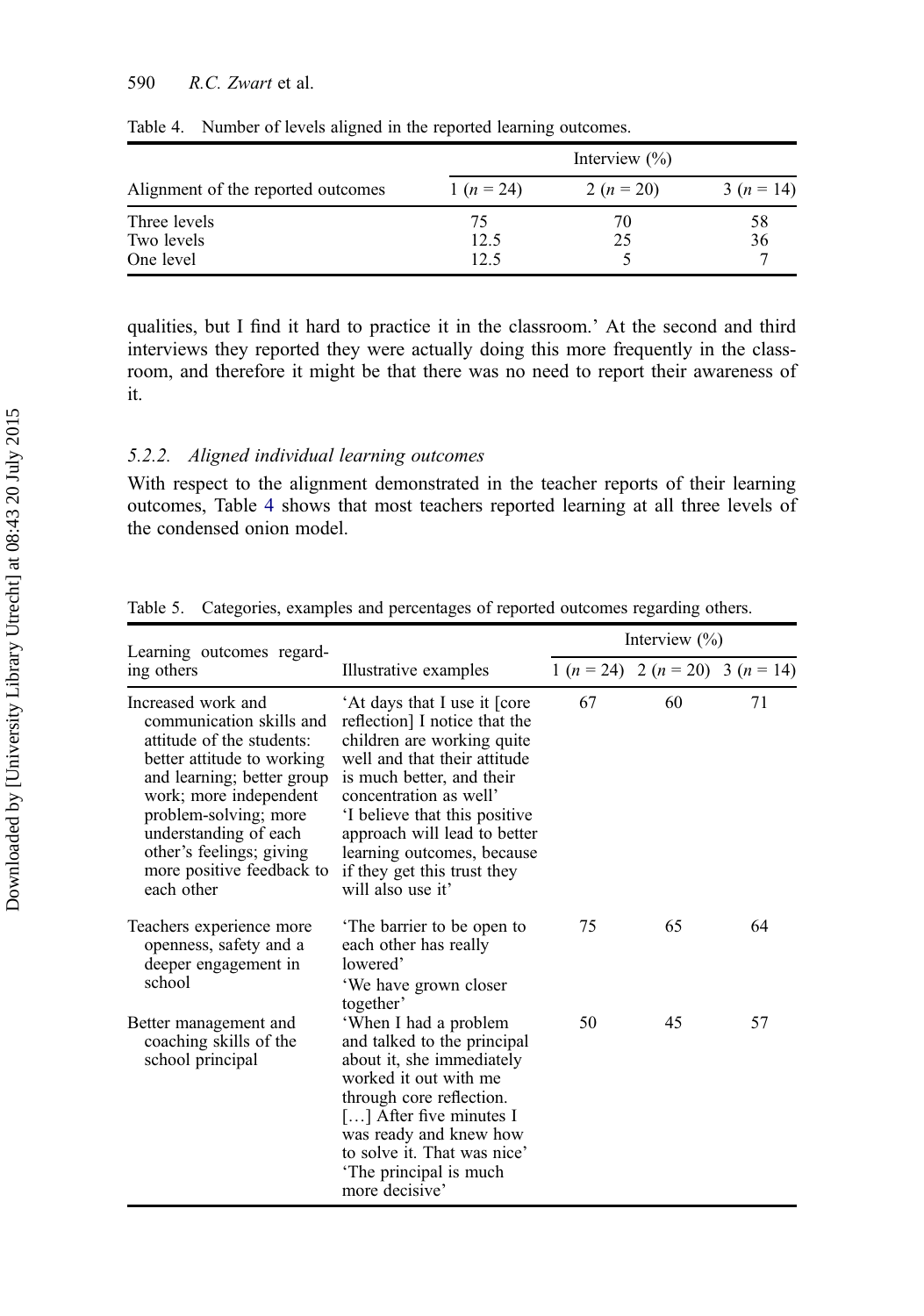When analyzing the data more closely, however, striking differences were found between enthusiastic teachers and those who were less enthusiastic (categories A and C, respectively). These differences seem to be related to their attitude towards learning in general. When the teachers had an open, learning-oriented attitude, they were more enthusiastic about the project and seemed to learn more from it. Those who had a less open attitude seemed to 'close up' already at the beginning, although the positive experiences of colleagues and their enthusiasm almost always started to influence these less enthusiastic teachers after a while. Sometimes, however, this made them more positive on the one hand, but on the other still not very open towards the possibility that they themselves could learn something. An example was a teacher who was convinced that, through her many years of experience in communicating with people in a previous job, the content of the project had little to offer her.

#### 5.2.3. Learning outcomes regarding others

Table [5](#page-13-0) shows the most important perceived outcomes of the project regarding the students, the team and the school principals, mentioned by more than one-half of the teachers in at least one interview.

The table demonstrates that, similarly to the individual outcomes, reported outcomes with respect to 'others' vary little between the three measurements.

#### 6. Conclusion and discussion

The focus of this study was to gain more insight into the processes of teacher professional growth in the context of the QfW approach. The essence of the approach is, firstly, the acknowledgment of the interrelatedness of cognitive, behavioral, emotional and motivational aspects; and secondly, the assumption that professional behavior becomes more effective and fulfilling, with respect to the three basic human psychological needs (Ryan and Deci [2002](#page-18-0)), when it connects to the deeper values within a person, particularly if they are in harmony with other aspects within the person, such as beliefs and competencies, and with the (work) environment.

Although the number of participants was limited, we believe that our study shows significant outcomes of the QfW approach. Firstly, with respect to the learning outcomes, findings indicate a statistically significant increase in feelings of autonomy and self-efficacy in coaching others. Also, increased coaching skills, (re) new(ed) insights into and ideas about learning and increased awareness of one's core qualities were reported. In addition, most learning outcomes showed alignment of two or three levels of the condensed onion model, which means that teachers reported related changes to occur in more than one domain of what Clarke and Hollingsworth ([2002\)](#page-17-0) call 'the teacher's world' (see also Zwart et al. [2007](#page-19-0)). The promotion of such multi-layered changes in individuals is one of the key features of the QfW approach.

Regarding the increased sense of autonomy, it is interesting that the competence scale and the relatedness scale did not show significant effects. An explanation for this could be that the scores on these scales were already high to begin with. Another explanation can be found in the fact that the questionnaire measures a general feeling of competence and not a specific coaching competence or other competence directly related to the project. This more specific coaching competence is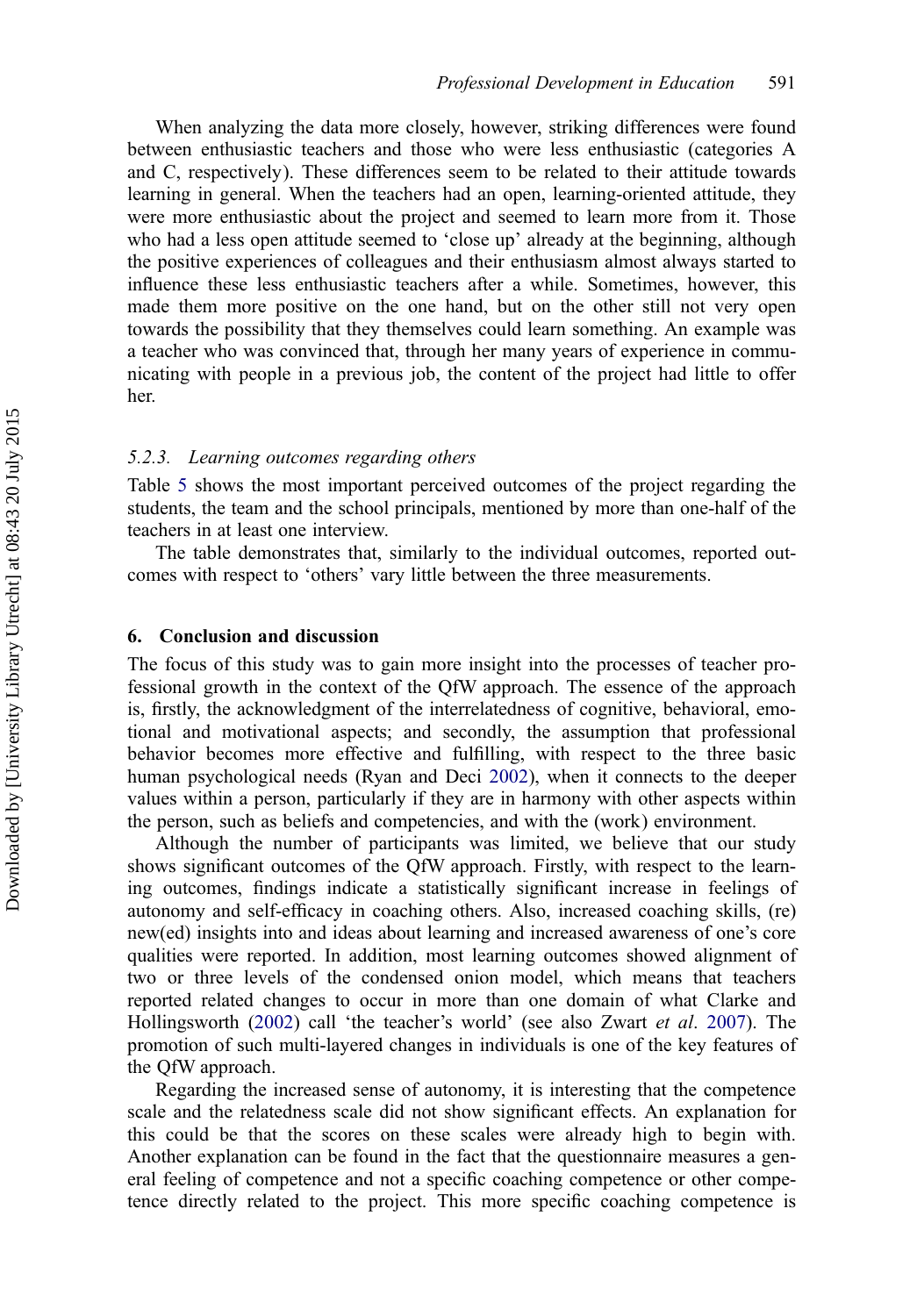measured by the self-efficacy in coaching scale, which did show an increase. A similar explanation could be applied to the fulfillment of the need for relatedness. Future research should delve more deeply into processes and outcomes related to competence and relatedness, as basic need satisfaction has been found to relate positively to vigor and dedication, whereas it has related negatively to emotional exhaustion (Vansteenkiste et al. [2007\)](#page-19-0). Hence, these psychological needs may play an important role in teacher turnover and burnout.

As for the increased self-efficacy in coaching, this means that teachers perceive themselves as more successfully enacting the principles of core reflection when coaching students or colleagues. The qualitative analyses of the interviews show a similar result, especially when it comes to experiencing the effectiveness of paying attention to the role of emotions in learning. In almost all examples shown in Table [3](#page-12-0), the teachers express this focus on positive emotions, strengths, positive experiences or feelings in general as being important aspects of their learning. 'I feel that there is more appreciation for me, that my experience really matters' and 'It is better to focus on strengths than on problems' are just two of these examples. Although a few teachers found this focus on strengths and feelings awkward, and even the idea of giving attention to feelings and emotions sometimes created resistance in some teachers, the results of this study align with research within other contexts showing the surplus value of being attentive to personal and positive aspects of work (Schaufeli and Van Rhenen [2006](#page-18-0)). As Cowie puts it:

The evidence from the education field is that how teachers deal with emotions can have a great impact on their personal growth, and the kind of emotional support that they receive from their colleagues and institution can be a major factor in their personal development as a teacher. ([2011](#page-17-0), p. 236)

Similar results are found in recent research on work engagement. Factors explaining best why some people experience high levels of vigor, dedication and absorption (i.e. the characteristics of work engagement; see Salanova *et al.* [2011](#page-18-0)) and others do not are shown to be related to daily events such as supportive interaction with colleagues, the daily experience of autonomy and positive feedback (Reis et al. [2000,](#page-18-0) Fernet *et al.* [2012\)](#page-17-0). These are precisely the aspects on which the QfW project focuses.

Lastly, in the interviews factors were mentioned that either promoted or hindered teacher learning within the context of the project. Important aspects that were found to promote teacher learning were that the project should be in line with the school development and culture, and that attention should be paid to the project during the school weeks. The most often mentioned aspects hindering the outcomes were lack of time and being busy, which is a structurally recurring limiting aspect in almost all professional development endeavors. One explanation for this might be that schools are first and foremost organized for student learning instead of teacher learning. Within the daily dynamic of teaching students, time and space for reflection are difficult to find. Optimally attending to teacher learning in schools, 'requires schools to take structural and cultural possibilities and constraints for teacher learning in the entire organization into consideration' (Van Veen *et al.* [2012,](#page-19-0) p. 23). This seems highly important considering the fact that most factors related to teacher retention have to do with school organizational conditions such as unsatisfying working conditions, work overload, lack of support and supervision in the first years and lack of administrative support (de Jonge and de Muijnk [2002,](#page-17-0) Blase et al. [2008\)](#page-17-0).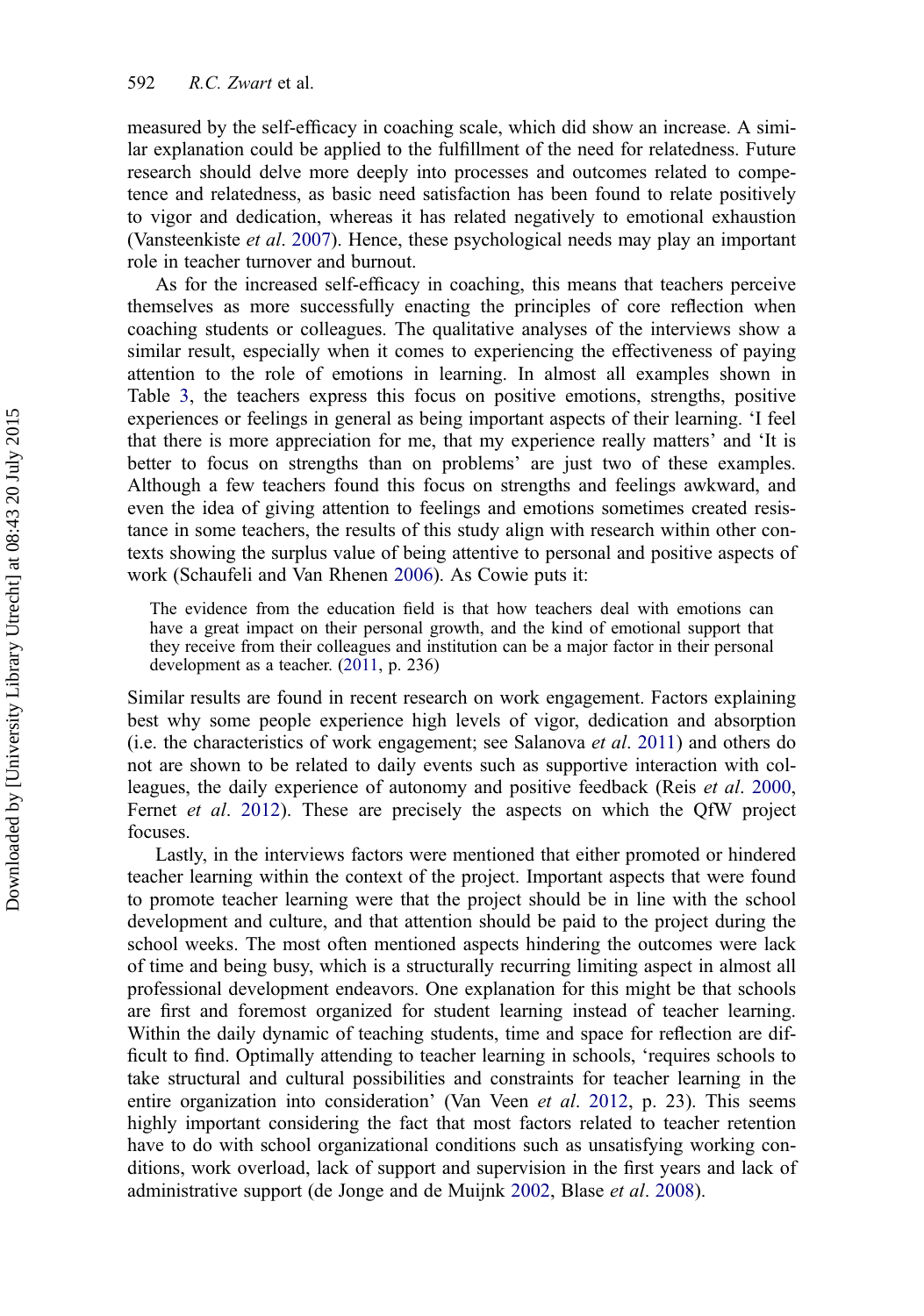<span id="page-16-0"></span>Finally, did the QfW project contribute to teacher retention? We do not have specific quantitative data providing evidence that this is indeed the case, but both the above-mentioned data from the questionnaires and the interviews showed increases in factors that are known to correlate positively with job satisfaction and teacher retention and negatively with teacher burnout and loss of ideals. A few quotes from the interviews may further illustrate these positive effects:

Eliciting inspiration for teaching and naming what goes well and identifying core qualities. […] That helps us get out of the negative spiral.

This is also important for team building. You get to know each other better, and that creates a better atmosphere.

Things go more smoothly in the team and with the children.

I became a better human being. I feel more valuable, more knowledgeable. I discovered that I can mean something to others, to children.

I developed more self-confidence. You grow as a person.

I can make a difference.

We have to realize, however, that these results were not acquired easily. The QfW approach is not a simple, straightforward, traditional approach to teacher development. It is a combination of various innovative perspectives and strategies (cf. Section 3), and trainers need an in-depth training to prepare them for using this approach. The most salient aspect of the QfW approach is that it does not aim at a specific outcome in terms of teaching competencies, but starts from the existing potential in the participants and from their ideals. This may in itself represent an interesting and innovative view of teacher education, a view that is in contrast with most existing approaches in this field. Perhaps the time has come to realize that the problems of teacher turnover and teacher burnout cannot be solved by putting more emphasis on simple interventions aimed at the development of the 'right' teacher competencies. We believe that re-creating flow in teachers and schools is first and foremost a matter of taking people and institutions seriously, and starting from the potential that is already present. The QfW project shows that from this flow many positive effects emerge, also in terms of competencies and even in the students involved. This means that the main problem of educational change may not lie in influencing teachers and schools, but in changing the perspectives and beliefs of those responsible for choosing the aims of projects for professional development.

#### Acknowledgements

The authors wish to thank the teachers and students participating in this study for their contributions and Prof. Dr Klaas van Veen for his critical, constructive remarks on earlier versions of this manuscript.

#### References

Attema-Noordewier, S., Korthagen, F., and Zwart, R., 2012. Promoting quality from within: A new perspective on professional development in schools. In: M. Kooy and K. Van Veen, eds. Teacher learning that matters: international perspectives. London/New York: Routledge, 115–142.

Bandura, A., 1997. Self-efficacy: the exercise of control. New York: W.H. Freeman.

Baumeister, R.F. and Leary, M.R., 1995. The need to belong: desire for interpersonal attachments as a fundamental human motivation. *Psychological bulletin*, 117 (3), 497–529.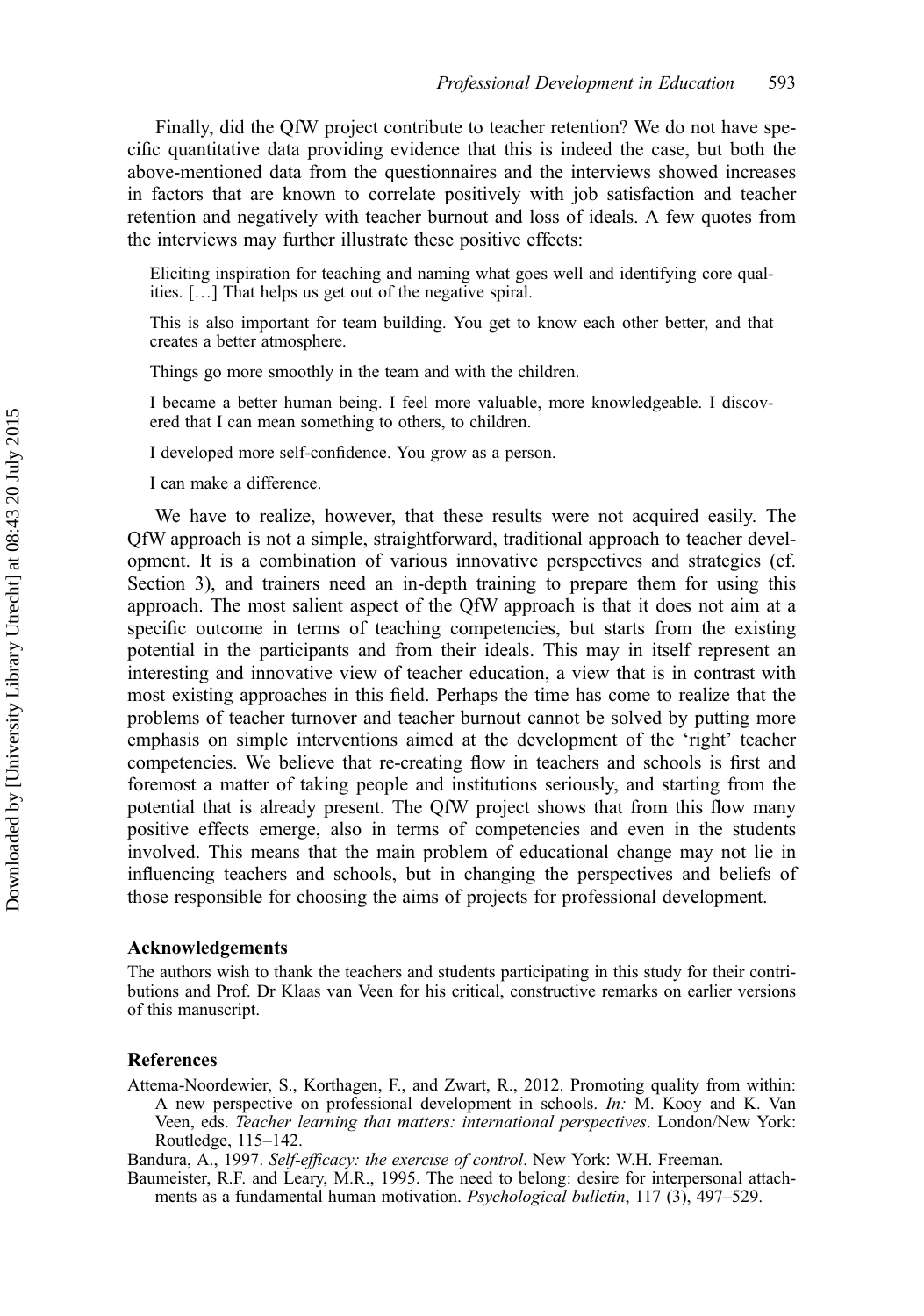- <span id="page-17-0"></span>Bickel, R., 2007. Multilevel analysis for applied research: it's just regression. New York: The Guilford Press.
- Blase, J., Blase, J., and Du, F., 2008. The mistreated teacher: a national study. Journal of educational administration, 46 (3), 263–301.
- Borman, G.D. and Dowling, N.M., 2008. Teacher attrition and retention: a meta-analytic and narrative review of the research. Review of educational research, 78 (3), 367-409.
- Chong, W.H. and Kong, C.A., 2012. Teacher collaborative learning and teacher self-efficacy: the case of lesson study. The journal of experimental education, 80 (3), 263–283.
- Clarke, D. and Hollingsworth, H., 2002. Elaborating a model of teacher professional growth. Teaching and teacher education, 18 (8), 947–967.
- Cohen, L., Manion, L., and Morrison, K., 2010. Research methods in education. London: Routledge Falmer.
- Cowie, N., 2011. Emotions that experienced English as a foreign language (EFL) teachers feel about their students, their colleagues and their work. Teaching and teacher education, 27 (1), 235–242.
- Csikszentmihalyi, M., 1990. Flow: the psychology of optimal experience. New York: Harper & Row.
- Deci, E.L. and Ryan, R.M., 2000. The "what" and "why" of goal pursuits: human needs and the self-determination of behavior. Psychological inquiry, 11 (4), 227–268.
- Edelwich, J. and Brodsky, A., 1980. Burn-out. New York: Human Sciences Press.
- Elliot, J., 1991. Action research for educational change. Buckingham: Open University Press.
- Evelein, F.G., 2005. Psychologische basisbehoeften van docenten in opleiding [Basic psychological needs of student teachers]. PhD thesis. Utrecht: IVLOS.
- Fernet, C., et al., 2008. The work tasks motivation scale for teachers (WTMST). Journal of career assessment, 16 (2), 256–279.
- Fernet, C., et al., 2012. Predicting intraindividual changes in teacher burnout: the role of perceived school environment and motivational factors. Teaching and teacher education, 28 (4), 514–525.
- Fisher, M.H., 2011. Factors influencing stress, burnout, and retention of secondary teachers [online]. Current issues in education, 14 (1). Available from: [http://cie.asu.edu/ojs/index.](http://cie.asu.edu/ojs/index.php/cieatasu/article/viewArticle/658) [php/cieatasu/article/viewArticle/658](http://cie.asu.edu/ojs/index.php/cieatasu/article/viewArticle/658) [Accessed 9 June 2014].
- Fredrickson, B.L., 2002. Positive emotions. In: C.R. Snyder and S.J. Lopez, eds. Handbook of positive psychology. Oxford: Oxford University Press, 120–134.
- Freudenberger, H.J. and Richelson, G., 1980. Burn-out. Garden City, NY: Anchor Press.
- Fullan, M., 2001. The new meaning of educational change. 3rd ed. New York/London: Teachers College Press/RoutledgeFalmer.
- Geving, A.M., 2007. Identifying the types of student and teacher behaviors associated with teacher stress. Teaching and teacher education: an international journal of research and studies, 23 (5), 624–640.
- Helms-Lorentz, M., Slof, B., and van de Grift, W., 2012. First year effects of induction arrangements on beginning teachers' psychological processes. European journal of psychology of education, 28 (4), 1265–1287.
- Hodgins, H.S., Koestner, R., and Duncan, N., 1996. On the compatibility of autonomy and relatedness. Personality and social psychology bulletin, 22 (3), 227–237.
- Hoekstra, A. and Korthagen, F., 2011. Teacher learning in a context of educational change: informal learning versus systematically supported learning. Journal of teacher education, 62 (1), 76–92.
- Holmes, M., 1998. Change and tradition in education: the loss of community. In: A. Hargreaves, M. Fullan, and D. Hopkins, eds. International handbook of educational change. Dordrecht/ Boston/London: Kluwer, 558–575.
- Ingersoll, R. and Perda, D., 2012. How high is teacher turnover and is it a problem? Philadelphia: Consortium for Policy Research in Education, University of Pennsylvania.
- Johnson, R.B. and Onwuegbuzie, A.J., 2004. Mixed method research: a research paradigm whose time has come. *Educational researcher*, 33 (7), 14–26.
- de Jonge, J.F.M. and de Muijnck, J.A., 2002. Waarom leraren de sector verlaten: onderzoek naar de uitstroom uit het primair en voortgezet onderwijs [Why teachers leave the sector.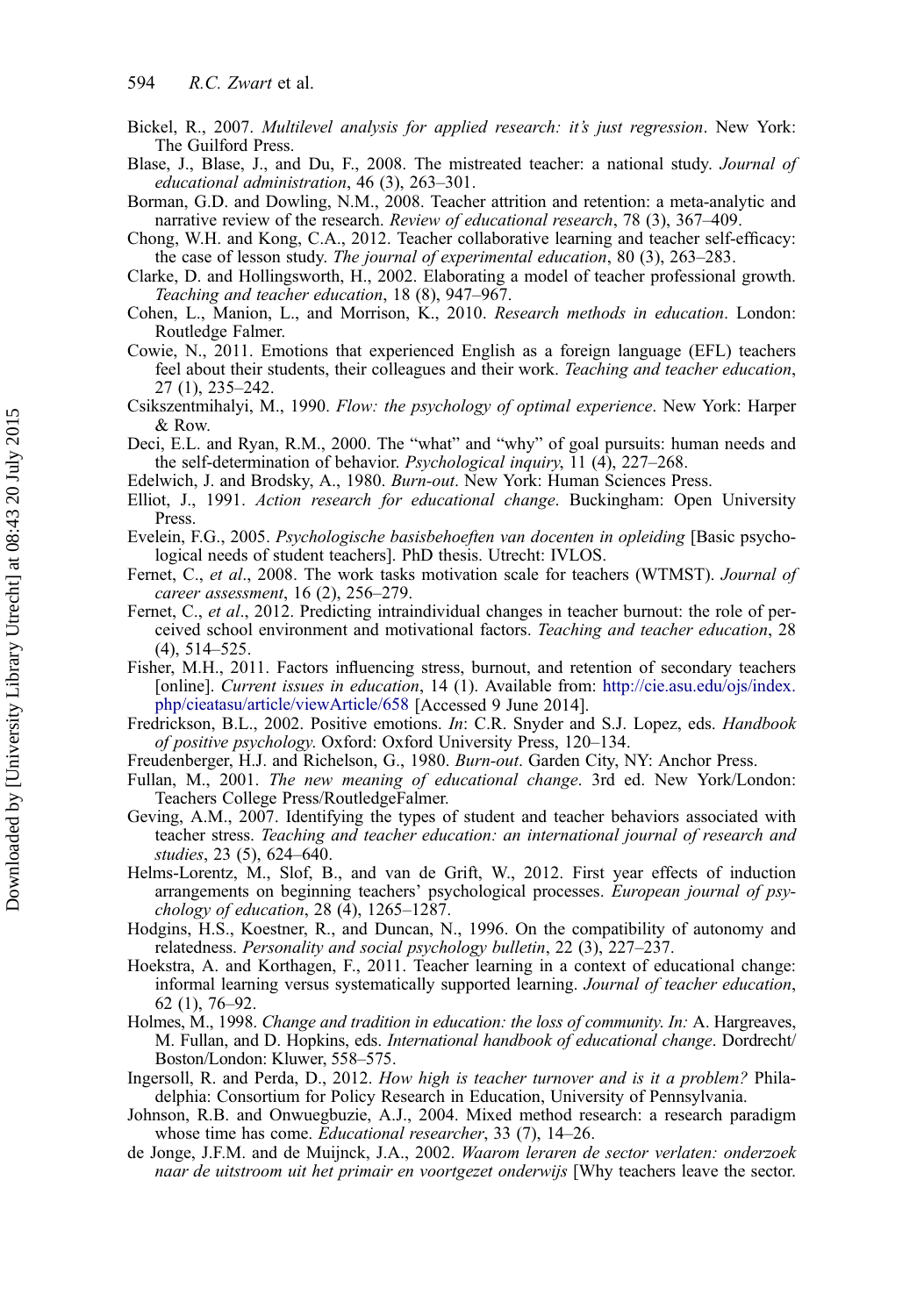<span id="page-18-0"></span>Research into the outflow from primary and secondary education]. Zoetermeer / Den Haag: EIM / SBO.

- Korthagen, F.A.J., 2004. In search of the essence of a good teacher: towards a more holistic approach in teacher education. Teaching and teacher education, 20 (1), 77–97.
- Korthagen, F.A.J., 2007. The gap between research and practice revisited. Educational research and evaluation, 13 (3), 303–310.
- Korthagen, F.A.J., Greene, W.L., and Kim, Y.M., eds., 2013. Teaching and learning from within: a core reflection approach to quality and inspiration in education. London/New York: Routledge.
- Korthagen, F. and Vasalos, A., 2005. Levels in reflection: core reflection as a means to enhance professional development. Teachers and teaching: theory and practice, 11 (1), 47–71.
- Korthagen, F. and Vasalos, A., 2008. Quality from within as the key to professional development. Paper presented at the annual meeting of the American Educational Research Association, New York, March.
- Korthagen, F.A.J., et al., 2001. Linking practice and theory: the pedagogy of realistic teacher education. Mahwah, NJ: Lawrence Erlbaum Associates.
- Maslach, C., Schaufeli, W.B., and Leiter, M.P., 2001. Job burn-out. Annual review of psychology, 52, 397–422.
- Meijer, P., Korthagen, F.A.J., and Vasalos, A., 2009. Supporting presence in teacher education: the connection between the personal and professional aspects of teaching. *Teaching* and teacher education, 25 (2), 297–308.
- Minarik, M.M., Thornton, B., and Perreault, G., 2003. Systems thinking can improve teacher retention. Clearing house, 76 (5), 230–234.
- OECD (Organisation for Economic Co-operation and Development), 2005. Education and training policy. Teachers matter: attracting, developing and retaining effective teachers. Paris: OECD Publishing. Available from: <http://dx.doi.org/10.1787/9789264018044-en> [Accessed 9 June 2014].
- Pas, E.T., Bradshaw, C.P., and Hershfeldt, P.A., 2012. Teacher- and schoollevel predictors of teacher efficacy and burnout: identifying potential areas for support. Journal of school psychology, 50 (1), 129–145.
- Philipp, A. and Kunter, M., 2013. How do teachers spend their time? A study on teachers' strategies of selection, optimization, and compensation over their career cycle. Teaching and teacher education, 35, 1–12.
- Reis, H.T., et al., 2000. Daily well-being: the role of autonomy, competence, and relatedness. Personality and social psychology bulletin, 26 (4), 419–435.
- Ryan, R.M. and Deci, E.L., 2002. Overview of self-determination theory: an organismic dialectical perspective. In: E.L. Deci and R.M. Ryan, eds. Handbook of self-determination research. Rochester, NY: The University of Rochester Press, 3–33.
- Salanova, M., Llorens, S., and Schaufeli, W.B., 2011. Yes, I can, I feel good and just do it: on gain spirals of efficacy beliefs, affect and engagement. Applied psychology: an international review, 60 (2), 255–285.
- Schaufeli, W.B. and Dijkstra, P., 2010. Bevlogen aan het werk [Engaged at work]. Zaltbommel: Thema.
- Schaufeli, W.B. and van Rhenen, W., 2006. Over de rol van positieve en negatieve emoties bij het welbevinden van managers: een studie uitgevoerd met de Job-related affective well-being scale (JAWS) [About the role of positive and negative emotions in managers' well-being: a study using the Job-related affective well-being scale (JAWS)]. Gedrag  $\&$ organisatie, 19, 223–244.
- Seligman, M.E.P., 2011. Flourish: a visionary new understanding of happiness and wellbeing. New York: Free Press.
- Seligman, M.E.P. and Csikszentmihalyi, M., 2000. Positive psychology: an introduction. American psychologist, 55 (1), 5–14.
- Van den Broeck, A., et al., 2008. Explaining the relationships between job characteristics, burnout and engagement: the role of basic psychological need satisfaction. Work  $\&$  stress, 22 (3), 277–294.